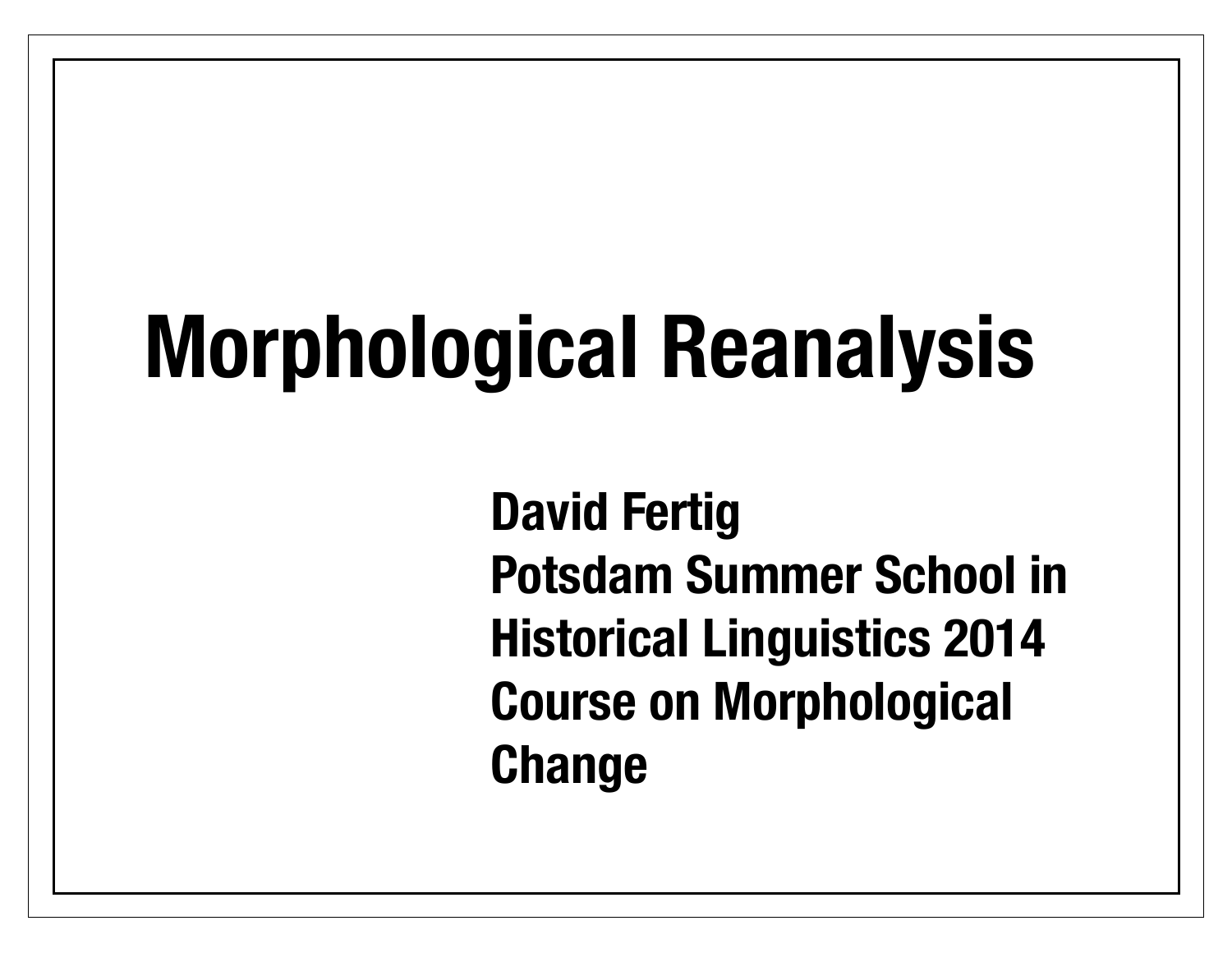# Part I: Examples and types of morphological reanalysis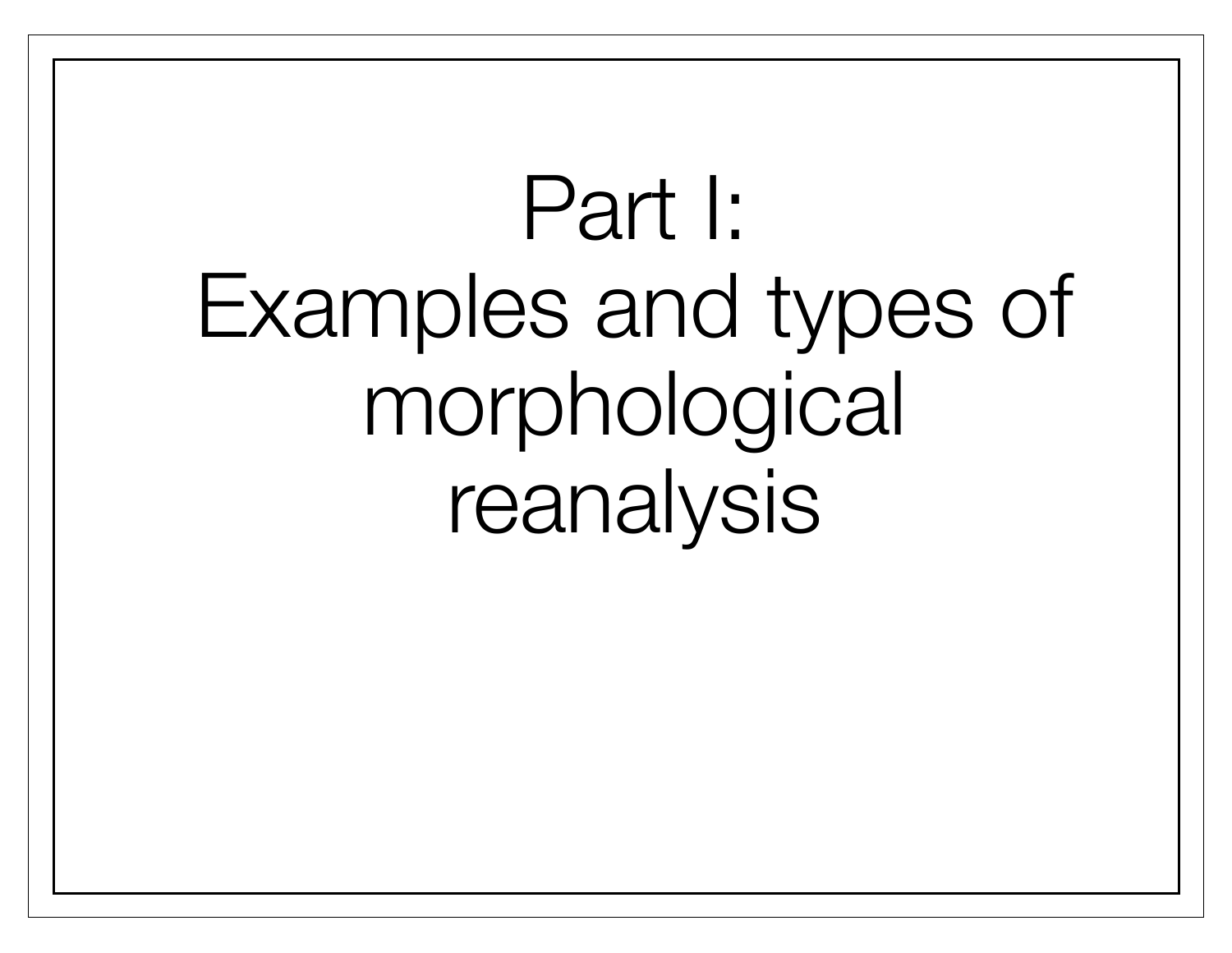# Intro example 1

\* OHG *bëtahūs* 'prayer house' (-a marks *bëta* unambiguously as a noun stem)

- MHG (vowel reduction/loss) > *bët(e)hūs* first element can now be reanalyzed as a verb stem < *bëten* 'pray'
- **Evidence** of reanalysis new productive compound pattern: verb-stem+noun, e.g. *Esszimmer* 'dining room' *Schreibtisch* 'desk', literally 'write-table'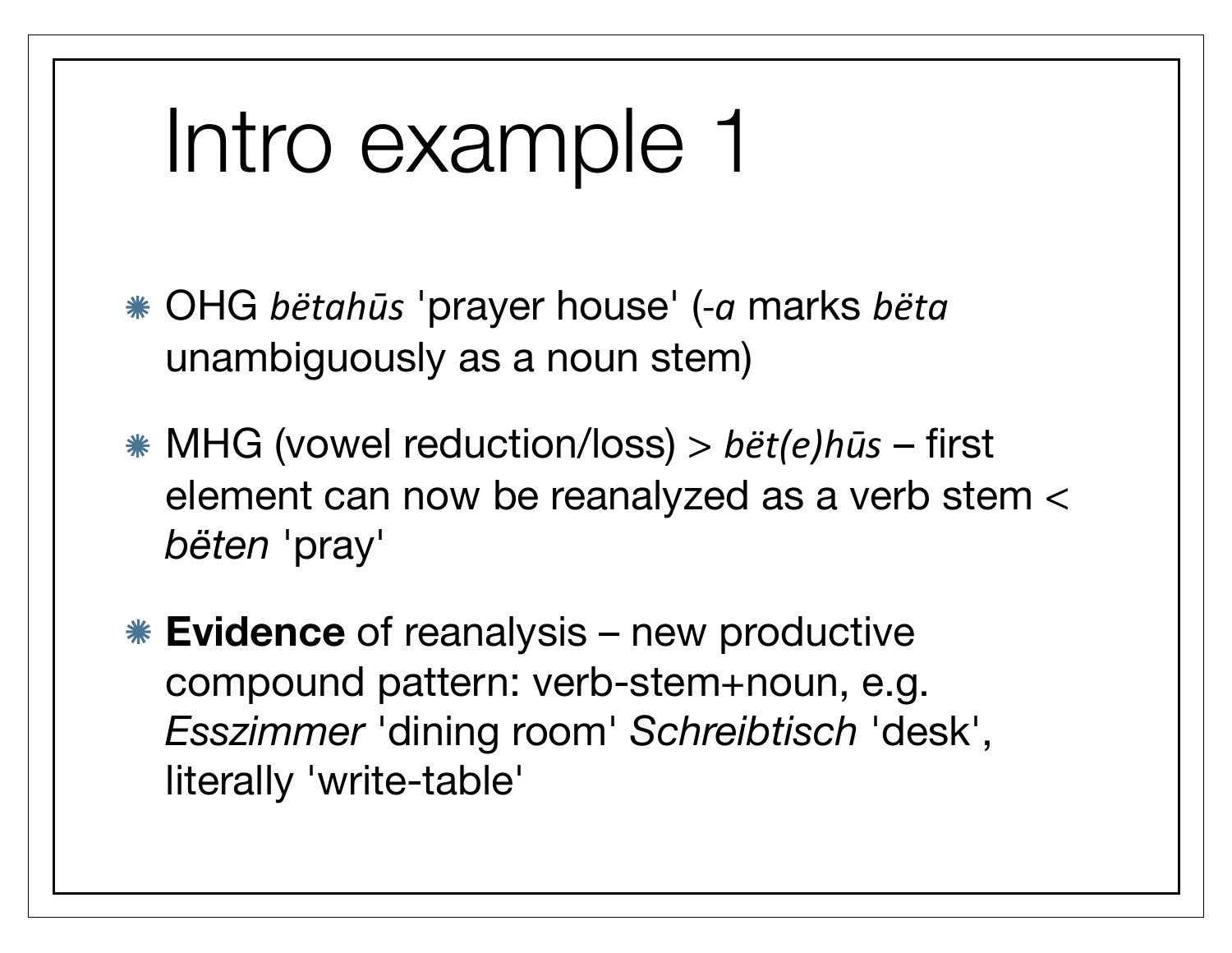### Intro example 2

- PGmc. suffix *-assu* reanalyzed as *-nassu* based on frequent combination with stems ending in *-n*:
- OE *forgifeness* = *forgife(n)* 'forgiven' + *-ess*? or -*ness*?
- **Evidence** of reanalysis *-ness* on forms that did not end in *-n*: *gōdness* 'goodness'; *beohrtness* 'brightness'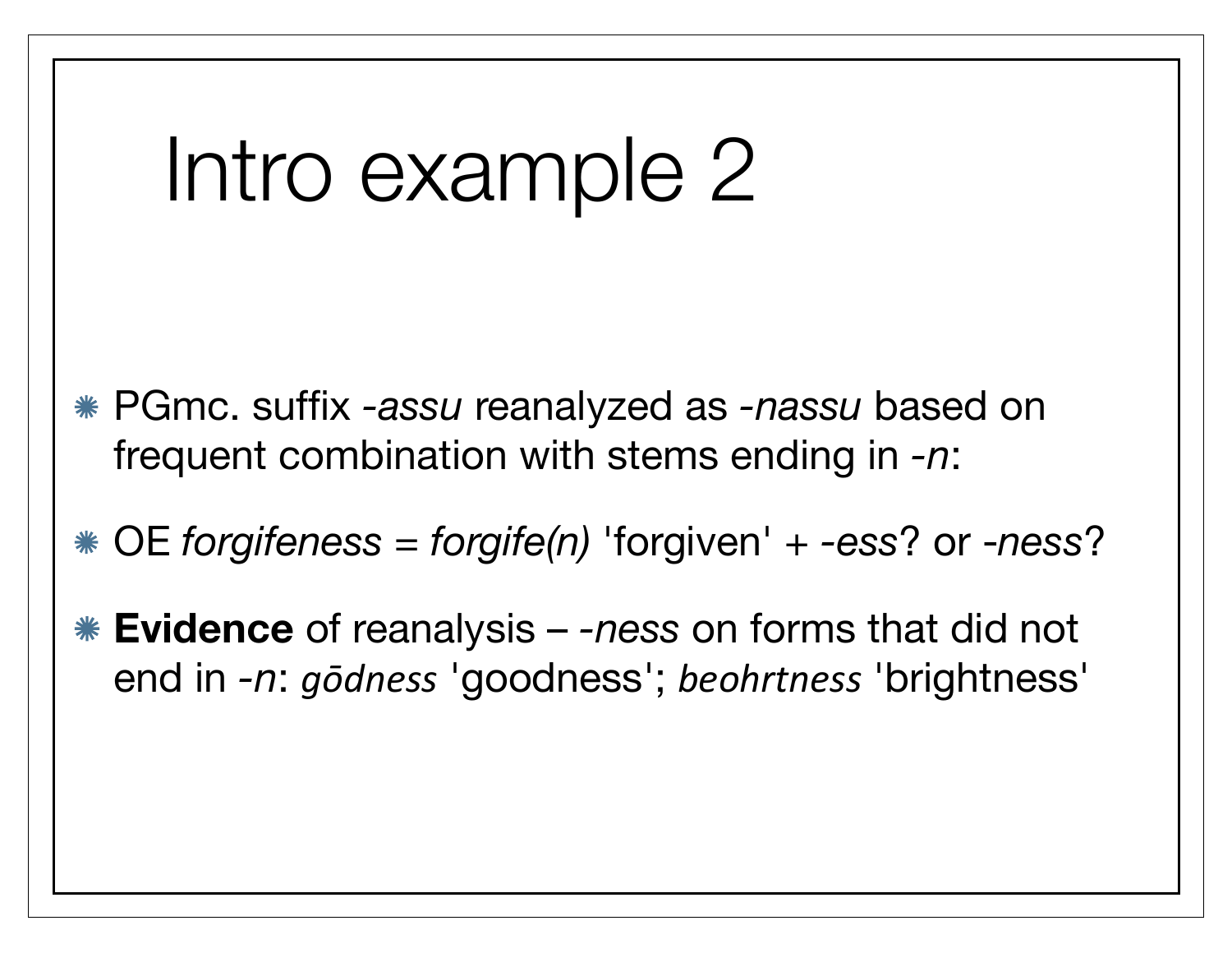### Covert reanalysis

- Reanalysis is commonly characterized as the covert side of grammatical change. Generally, reanalysis is **not directly observable** but manifests itself through the overt innovations that it licenses.
- This means: The morphological changes that we see in a language often reflect at least two kinds of innovation: **covert** reanalysis of existing surface forms and patterns and the overt analogical innovations thereby licensed.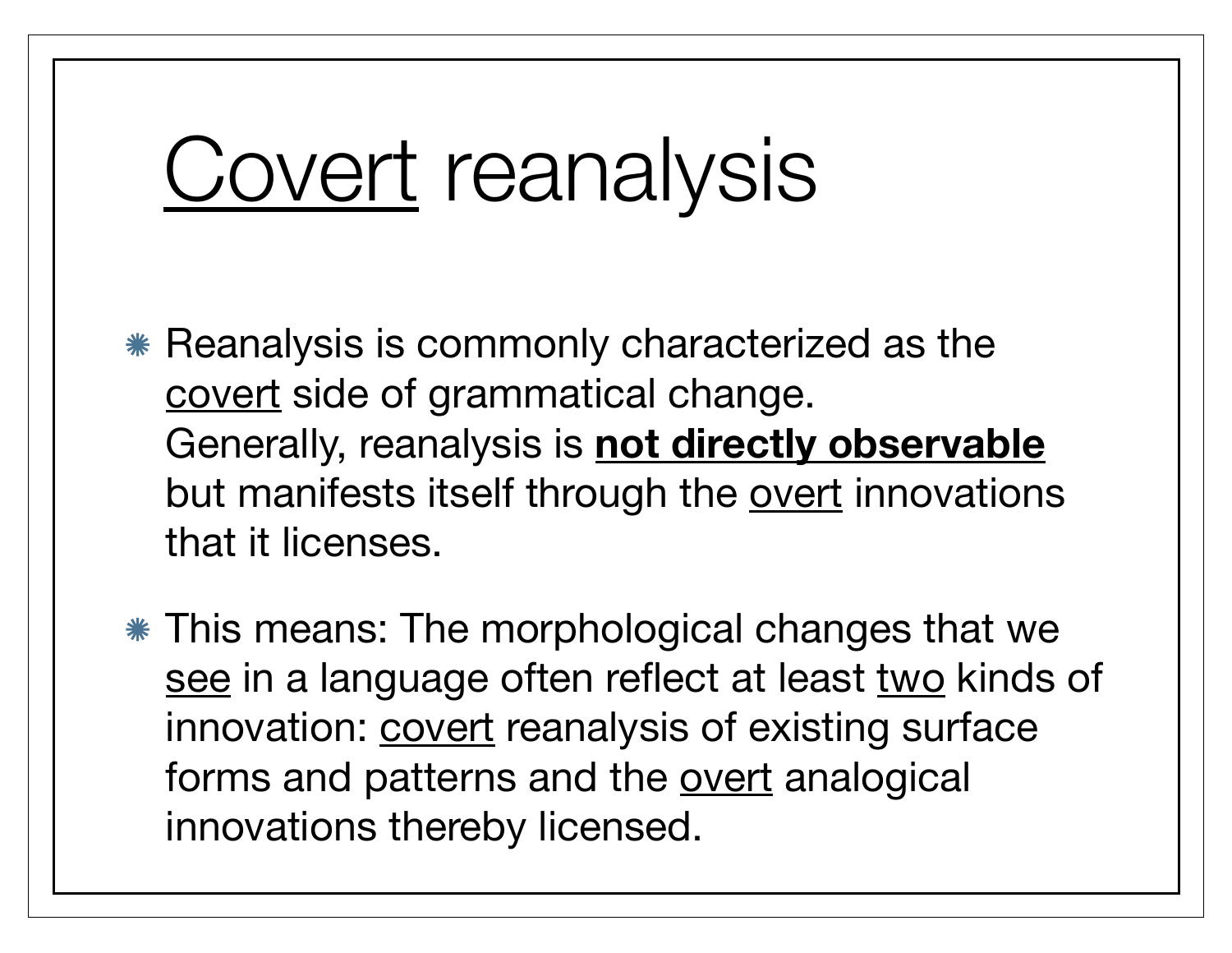# Reanalysis vs. analogy

- Many scholars see reanalysis as one of two basic mechanisms of endogenous grammatical change.
- The other mechanism (the overt one) is referred to variously as: extension, deductive innovation, etc.
- **If ollow Hopper and Traugott (2003) in calling the** overt mechanism **analogy** and drawing a fundamental distinction between analogy (in this technical sense) and reanalysis.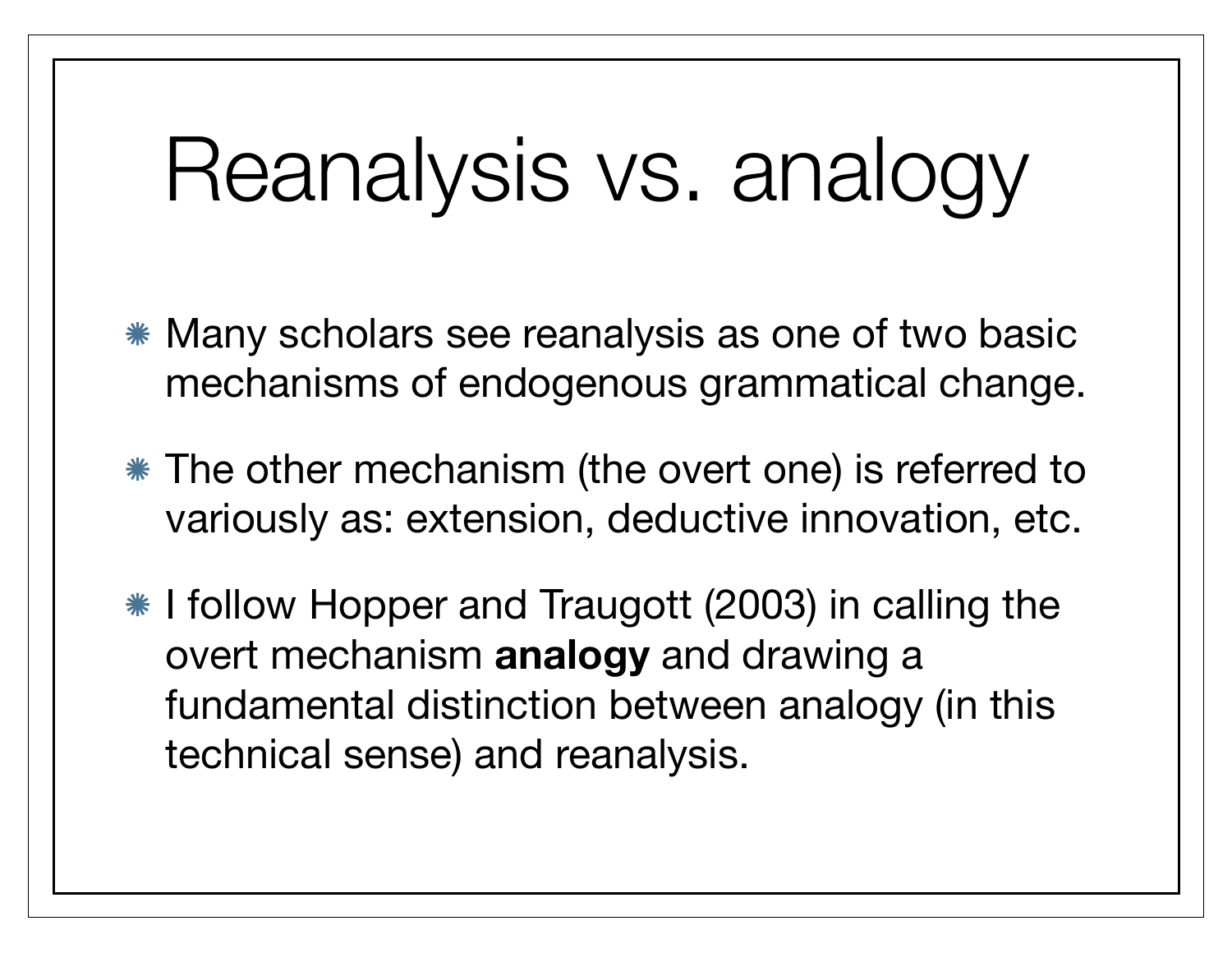# Types of reanalysis

Paradigmatic vs. syntagmatic OR Revaluation vs. resegmentation

**Revaluation** (paradigmatic) = Reanalysis of one or more properties of a morphological element or pattern (e.g. the categories an item belongs to, the conditions under which a rule applies, etc.)

**Resegmentation** (syntagmatic) = Reanalysis of the location or existence of a boundary between morphological elements

(Textbook accounts often restrict their accounts of morphological reanalysis to resegmentation.)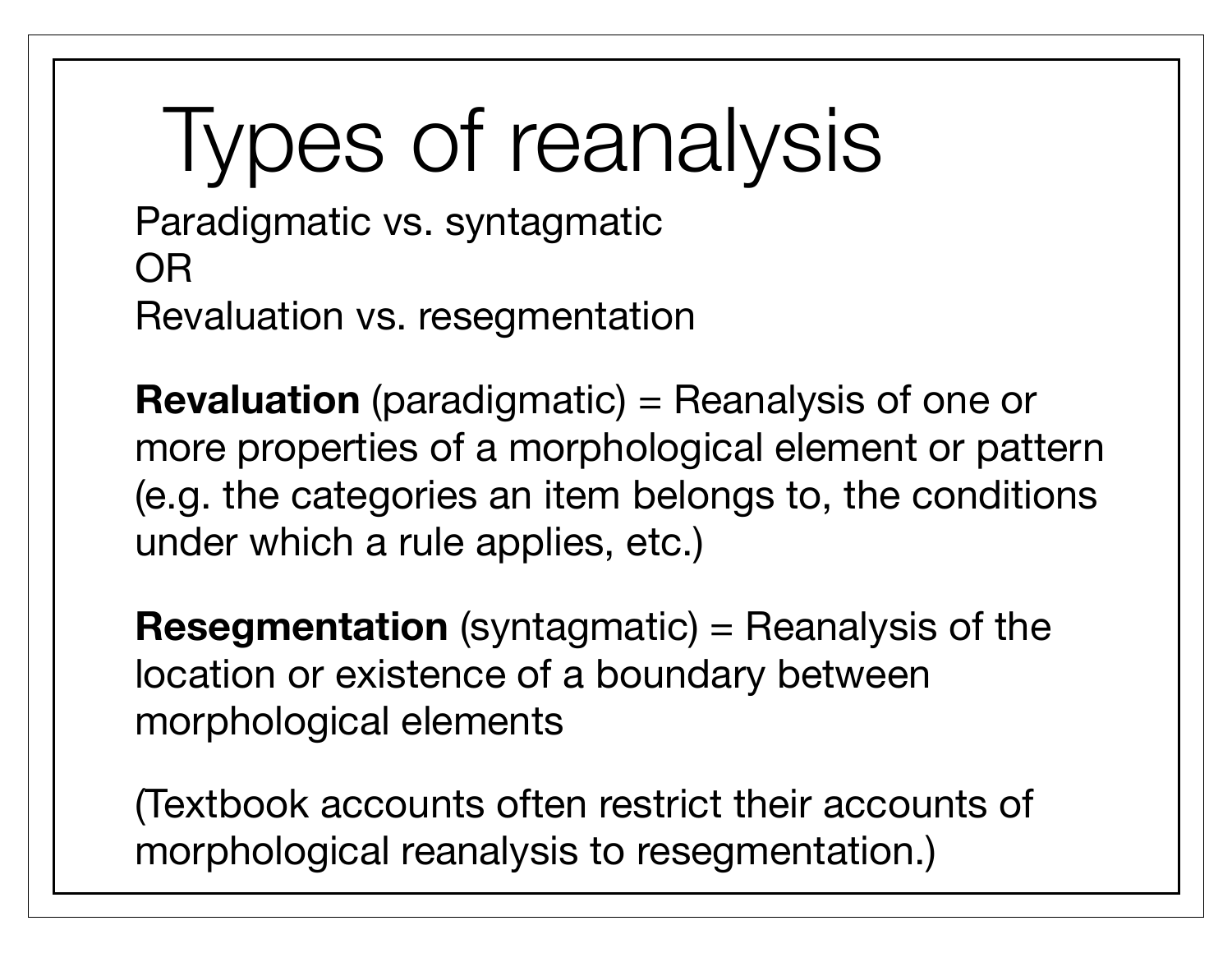#### Further examples of revaluation

Common type: Reanalysis of the lexical category of the input base to a derivational rule: (1) Gmc. \**1ārjoz* (> agentive *-er*): originally suffixed to nouns: Go. *bōkareis*/OE *bócere* 'scribe'; nouns like Go. *dōmareis* 'judge' could be reanalyzed as derived from verb *dōmjan* 'to judge' rather than from  $d\bar{o}m$ - 'judgement'.

(2) Ger. *-bar*/Du. *-baar* originally meant '-bearing' and attached to nouns (*fruchtbar* 'fruit-bearing'). Some bases reanalyzed as verb stems, leading to highly productive modern use, e.g. Ger. *tragbar* 'portable' < *tragen* 'carry'.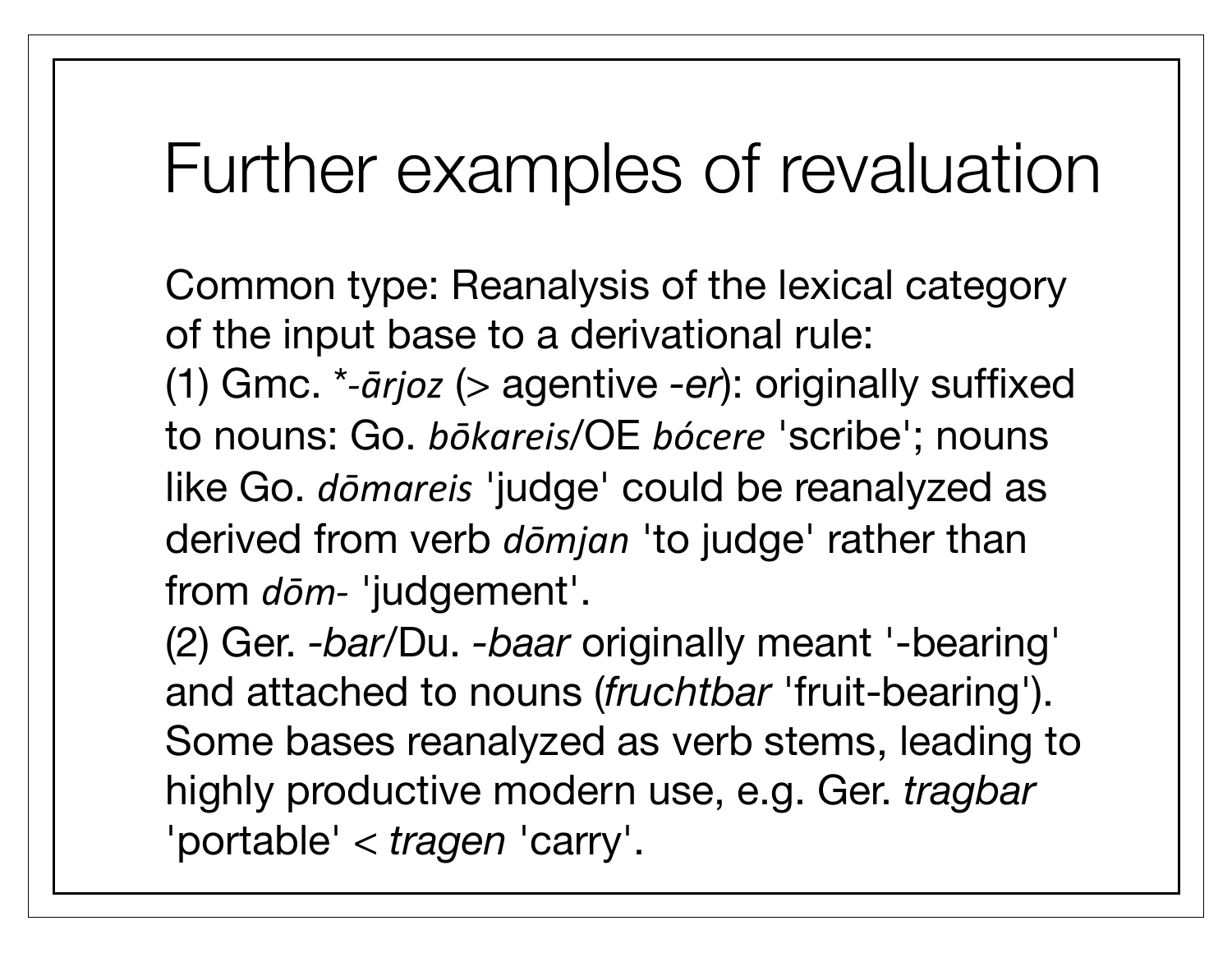### 3 types of resegmentation

#### \* Resegmentation can:

(1) spawn a new formative: Eng. *fork* reanalyzed as *four + k*, spawning suffix *-k* and licensing overt innovation *threek* 'fork with 3 tines' (Deutscher 2002:483)

(2) amalgamate previously separate formatives: Ger.  *er* + *-ei* reanalyzed as *-erei*, licensing words like *Wäscherei < waschen*, in absence of *\*Wäscher* (3) relocate a boundary without changing the number of formatives, as in the *-ness* example above.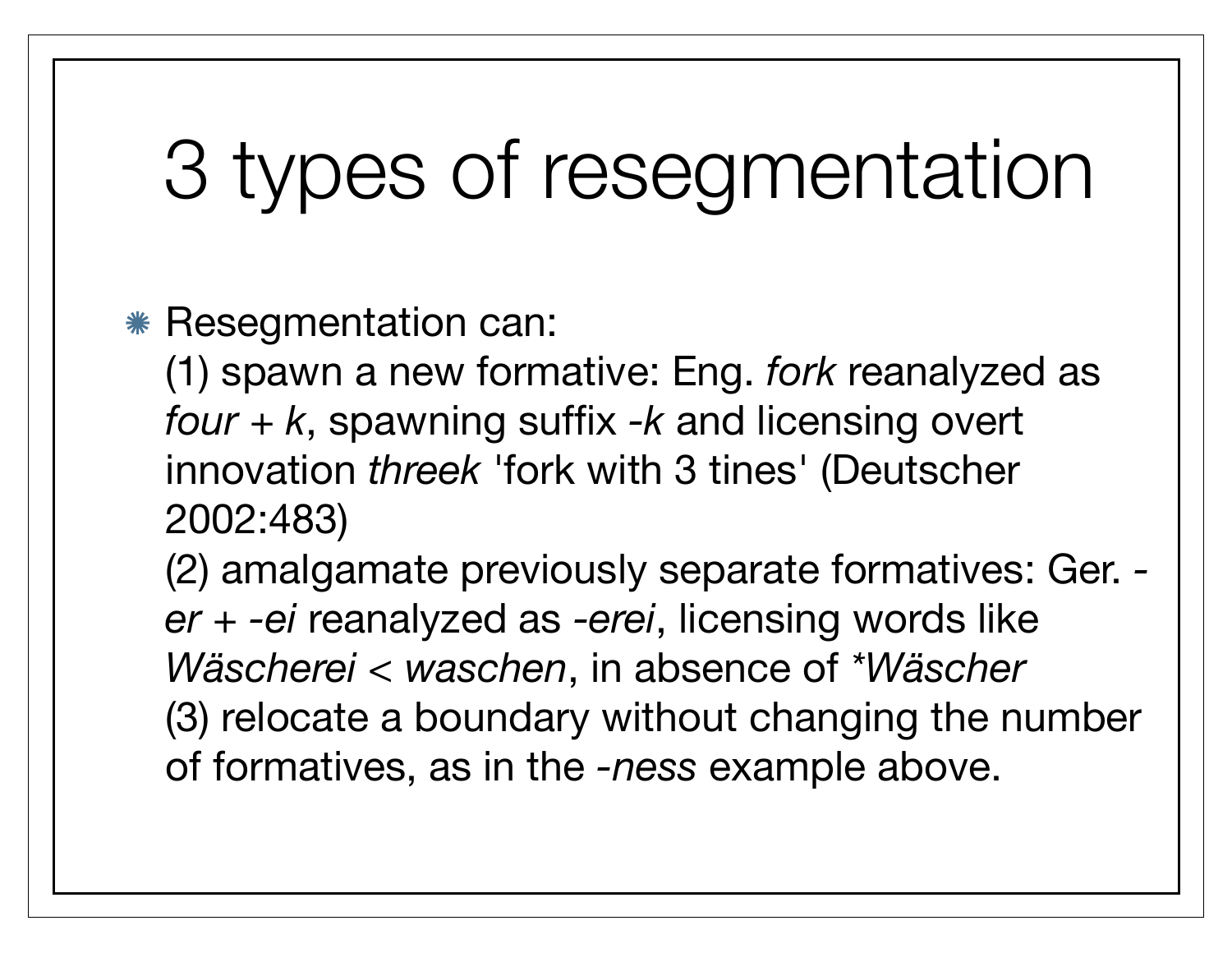# Further examples of formative spawning

**K** These are often more or less ephemeral innovations (esp. in child language): (1) *formation* -> *four + mation*, licensing *twomation* (2) *irrigate -> ear + igate*, licensing *nosigate* (3) *ace 'do very well at a task' -> A + -ce*, licensing *beece 'do pretty well ...'*

More consequential cases of formative spawing can come from productive series of blends: -*(a)thon* < *marathon* –> *telethon*, *swimathon*, etc.

*-(a/o)holic* < *alcoholic* –> *workaholic*, *chocoholic*, etc.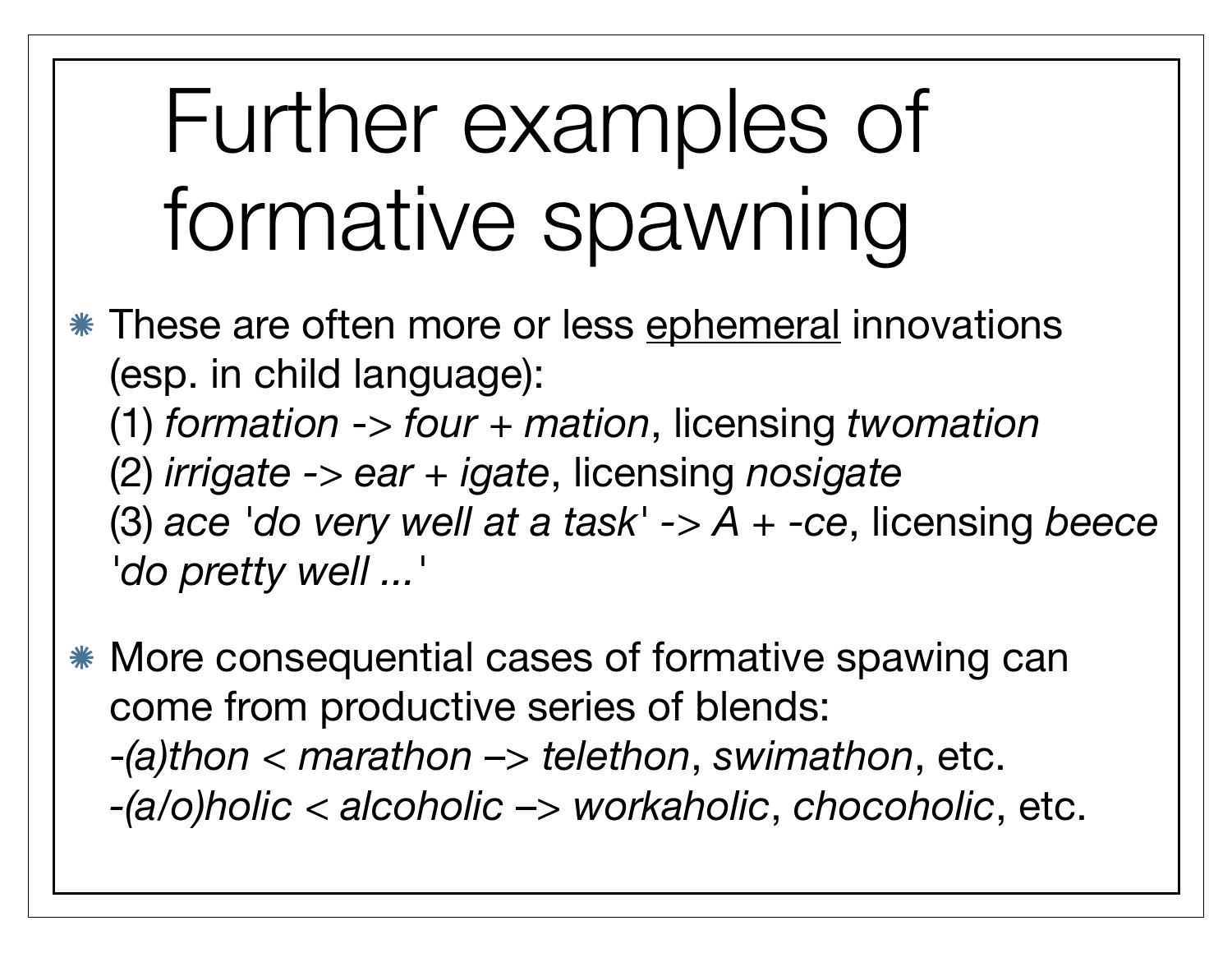# Further examples of affix amalgamation

Ger. *-ig* + *-heit* > *-igkeit* based on cases where an underived adj. and a more or less synonomous formation in *-ig* existed side-by-side, e.g. *Müdigkeit* 'tiredness' orig. derived from *\*müdig*, but reanalysed as derived directly from the more common *müde, licensing formations like Gefühllosigkeit < gefühllos* (*\*gefühllosig*)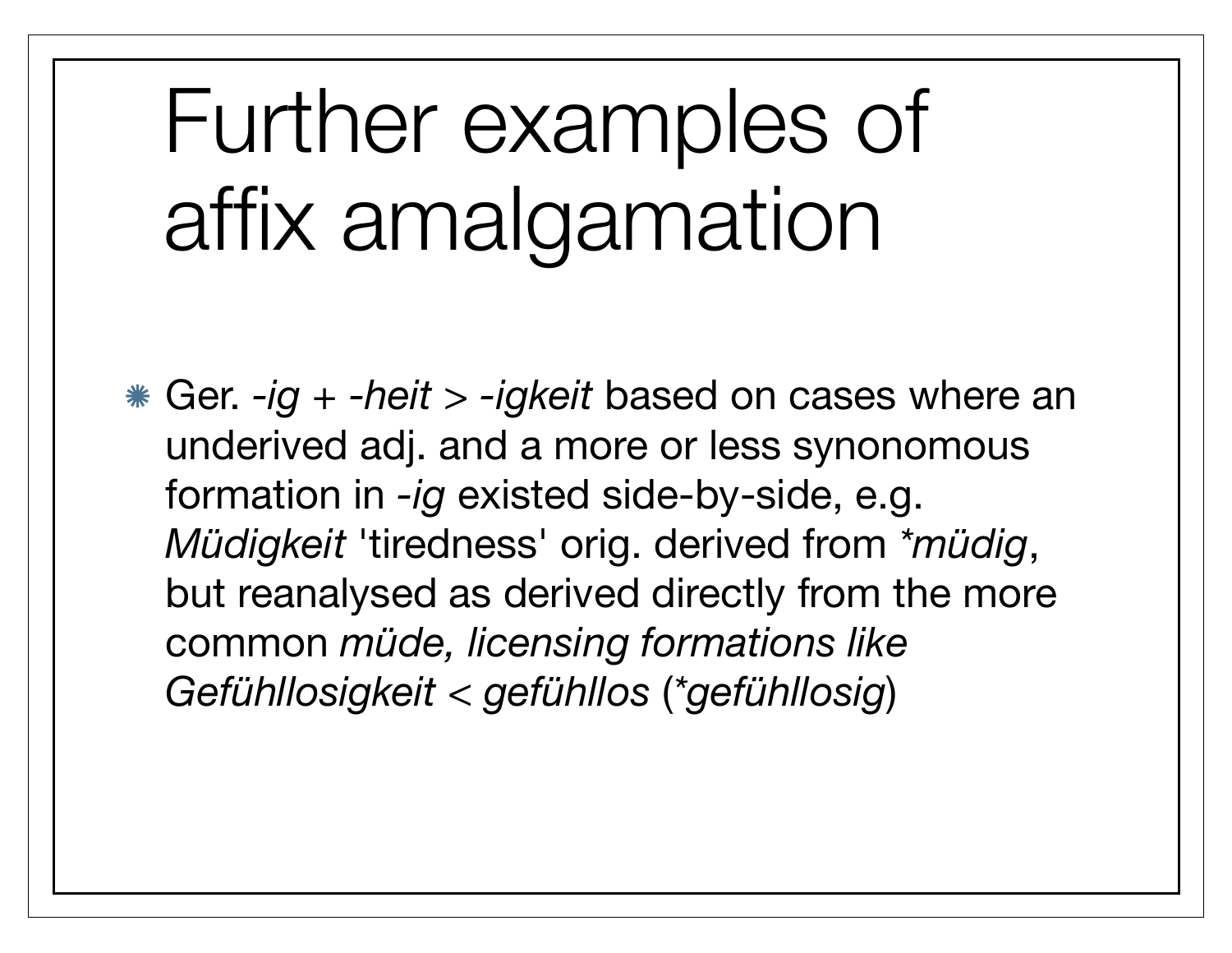# Opaque amalgamations

- The original structure of suffixes like *-igkeit* and ‑*erei* is still transparent, and the parts still function separately in many instances.
- Further fusion has occurred (to opacity) in: Ger. *-chen* < *-ch-* (< Gmc. *-k-*) + *-īn*; *-lein* < *-(i)l* + *-īn* Gmc. superl. *-est* < compar. *-er-* (< Pmc. \*- $\bar{o}z$ -/-iz-) + \*-to-

Eng. *-most* (*foremost, utmost*, etc.) <  $-m$ - + *-est* (followed by folk-etymological association with the unrelated superlative adj. *most)*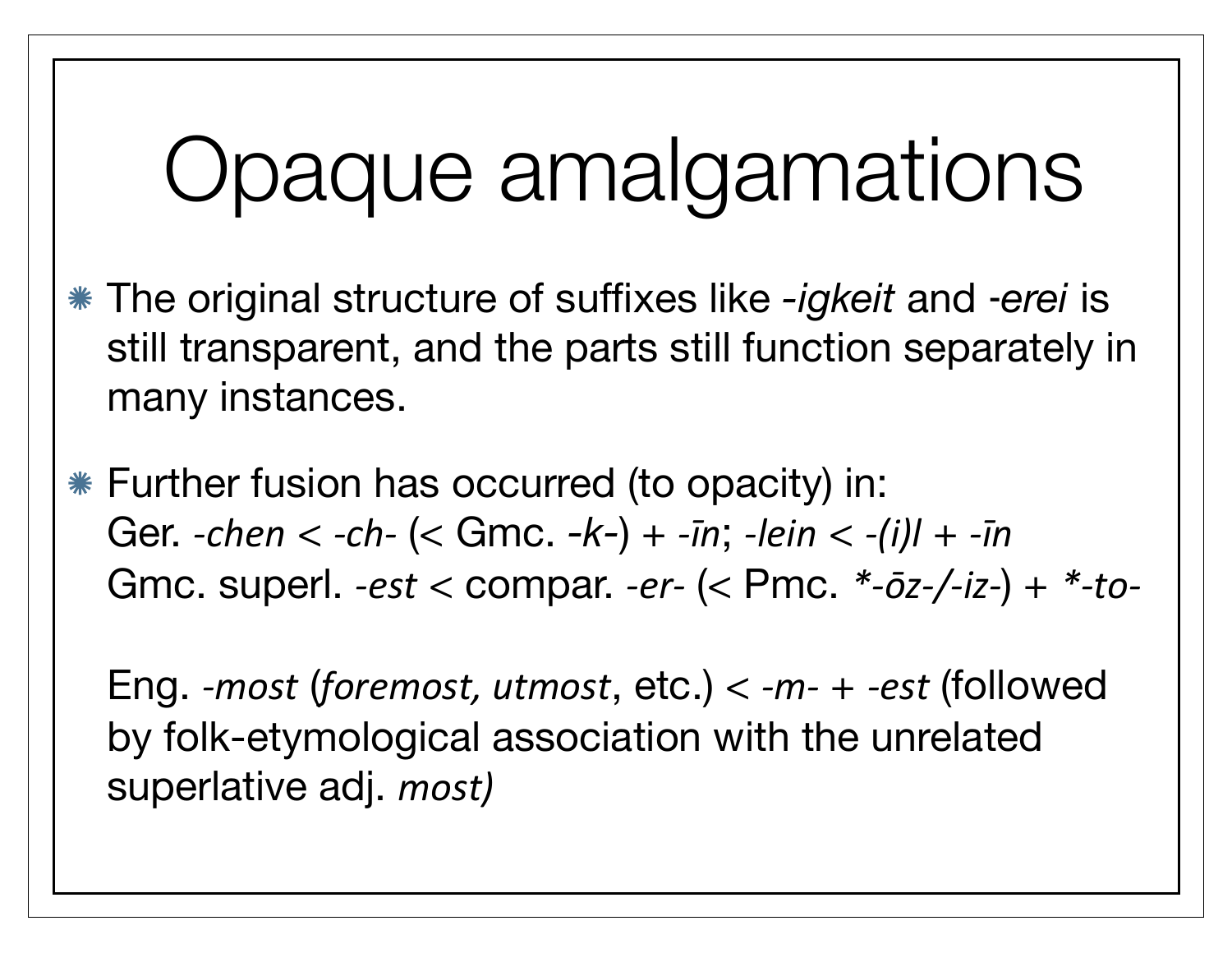# Further examples of boundary relocation

- Common Gmc. *-ling* <- suffixation of *-ing* ('one belonging to') to stems ending in -l (often representing dim. suff. \**-ilo-*): Eng. *darling*, *sapling*; Ger. *Lehrling*; etc.
- Ger. *-ner* and *-ler* <- suffixation of *-er* to stems ending in *-n* or *-l*, licensing *Rentner*, *Sportler, Wissenschaftler*, etc.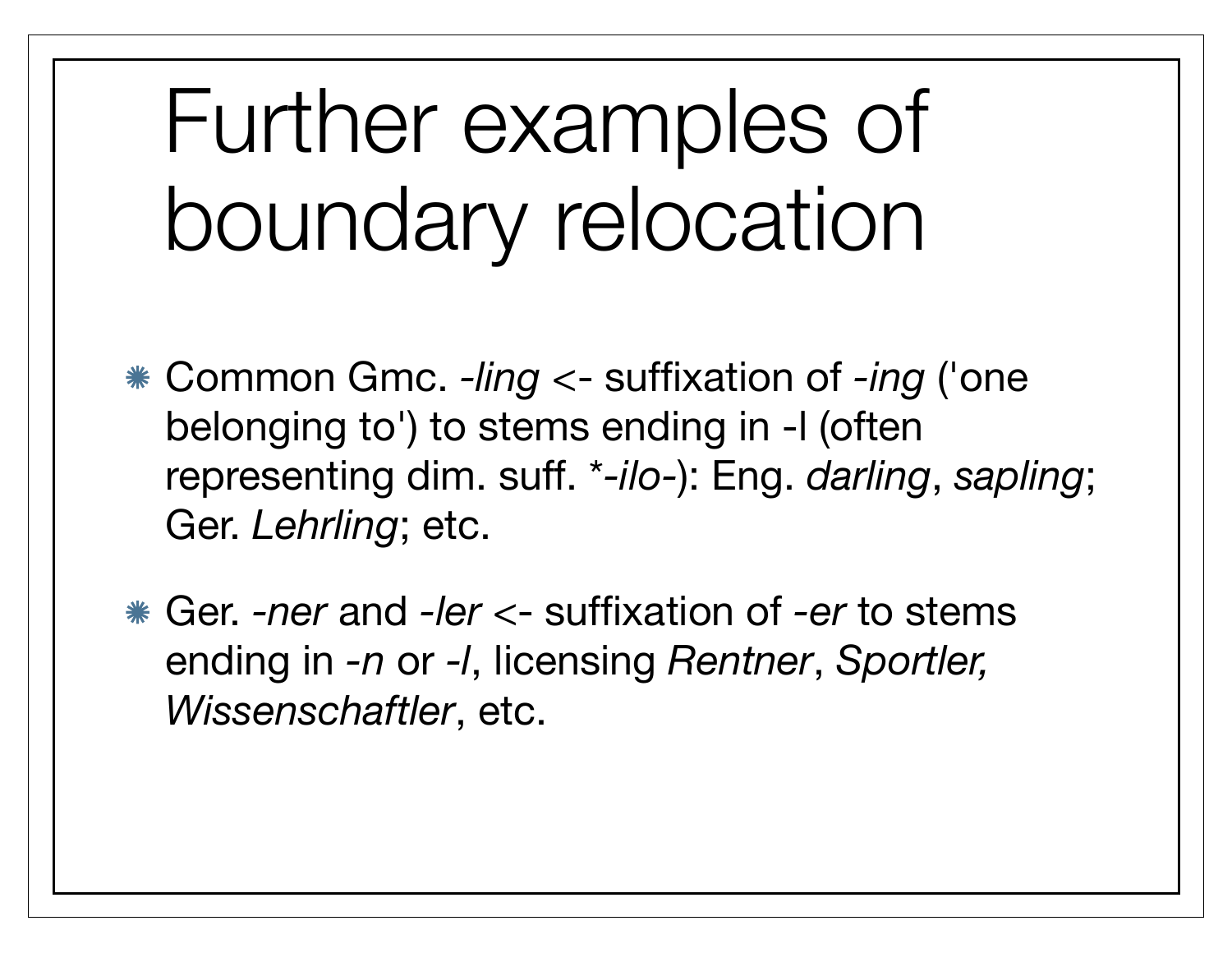#### Shifts across word boundaries

- Eng. *an apron* < *a napron*; similarly in *adder*, *augur*, *aught/ought* 'zero'; reverse development in *nickname* < *eke-name*; *newt* < *ewt*; *nonce* < *once*.
- *riding* ('political district') from OE *\*þriding* based on resegmentation of *North/South þriding*
- A more complex case: colloquial Eng. *a whole nother* < *another*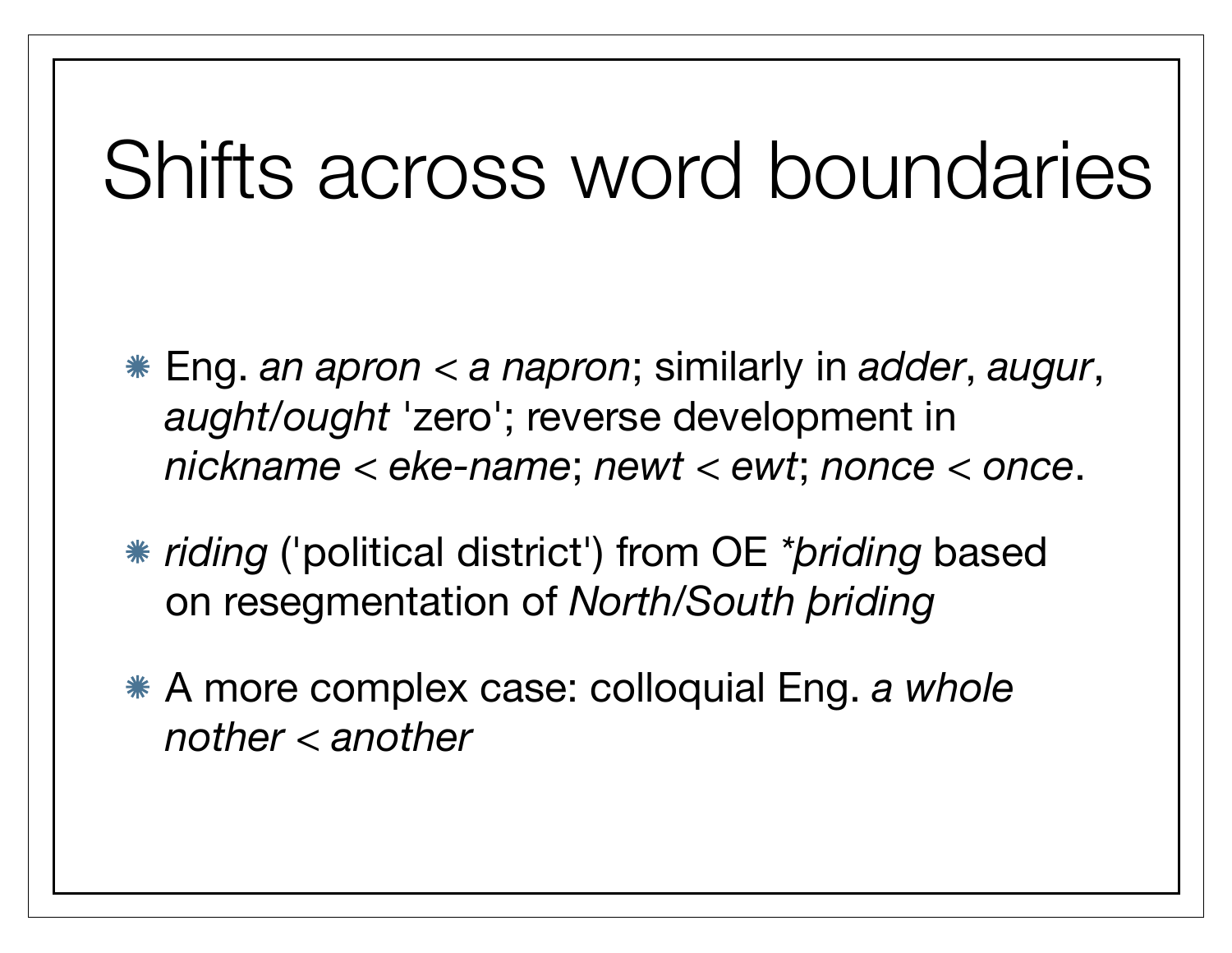# A, B, C, and D-reanalysis

From the perspective of the relationship between a covert reanalysis and the overt analogical innovations that it licenses, we can use Paul's proportional-equation formula to draw a four-way distinction among types of reanalysis:

```
A : B :: C : D
```
e.g. bull  $(A)$ : bulls  $(B)$ : ox  $(C)$ : oxen  $(D)$ .

Reanalysis of each of these terms opens a different door to overt morphological innovations.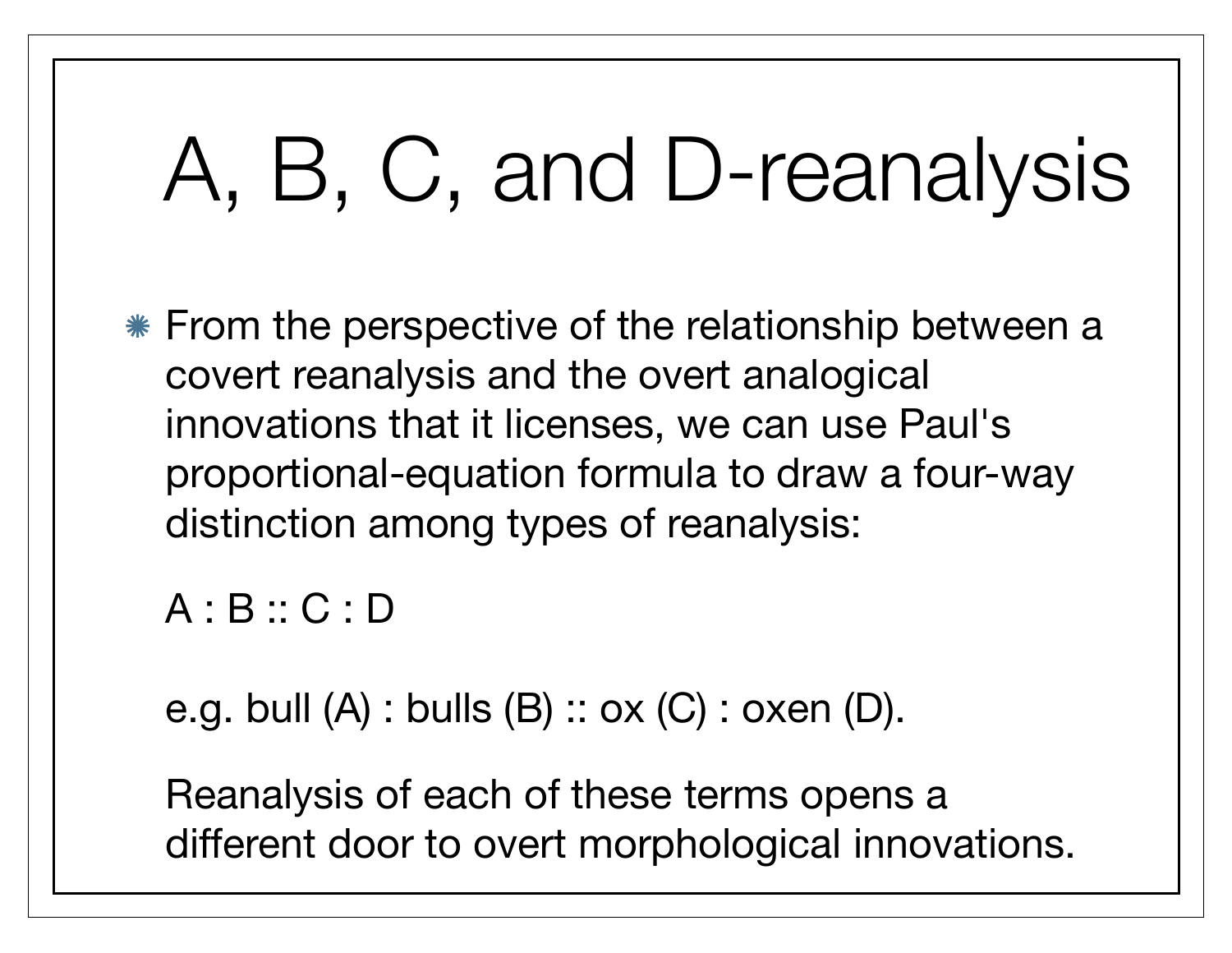# A : B :: C : D

where:

**A** form is the input to an existing morphological operation,

**B** is the corresponding output

**C** is a potential – but initially not actual – input to the same operation that relates A to B.

**D** is the original (pre-innovation) form that corresponds functionally to C in the same way as B to A. In other words, it is the form that would be replaced by an analogical innovation if the formal A:B operation were to be extended to apply to C.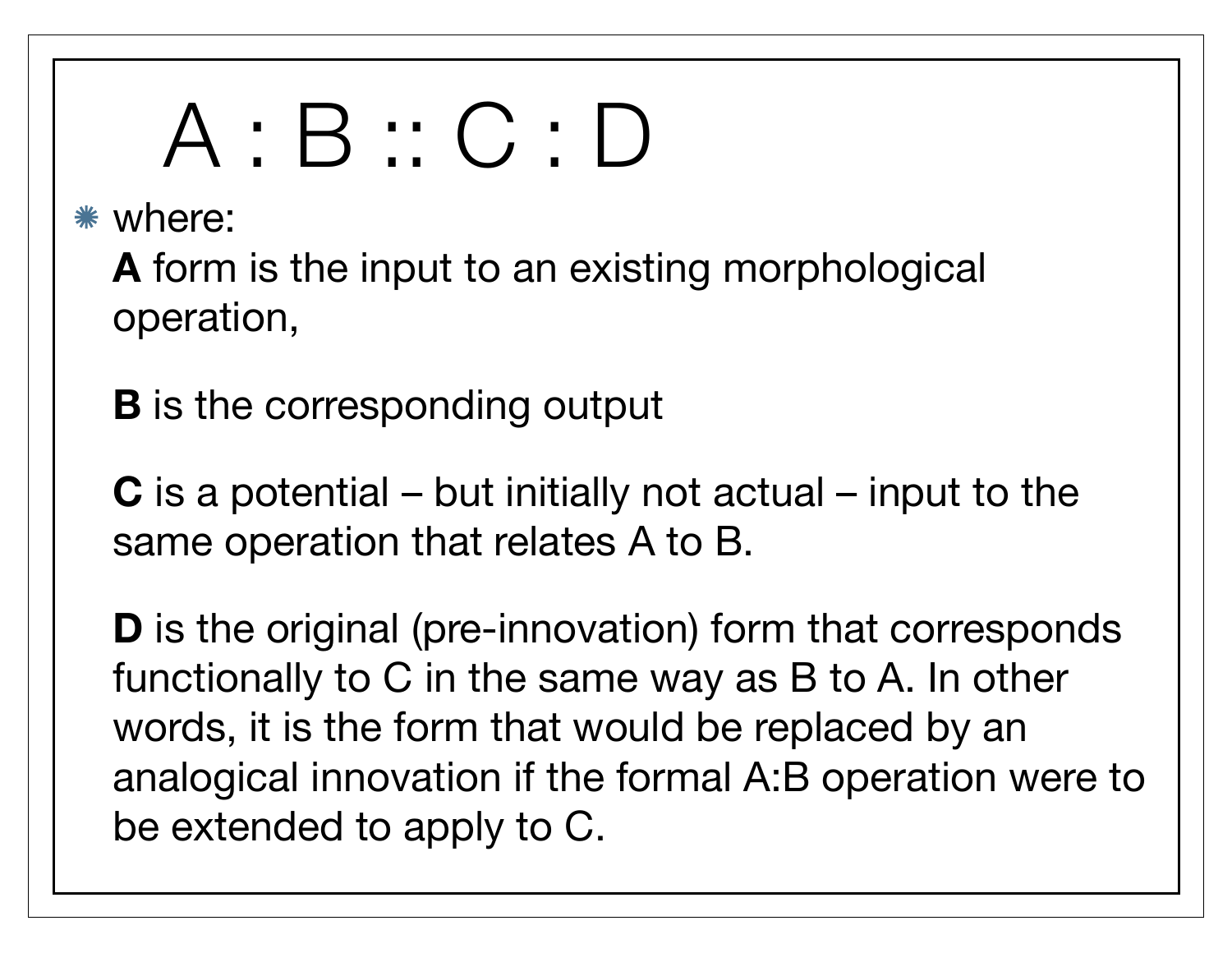# D- reanalysis

- Eng. *stretch–straight* > *stretch–stretched*
- What role does D-reanalysis play in this analogical development?

Further examples: Eng. *work–wrought > work–worked melt–molten > melt–melted brother–brethren > brother–brothers* Ger. *gedeihen–gediegen* > *gedeihen–gediehen*

(Cf. Kuryłowicz's 4th Law of Analogy.)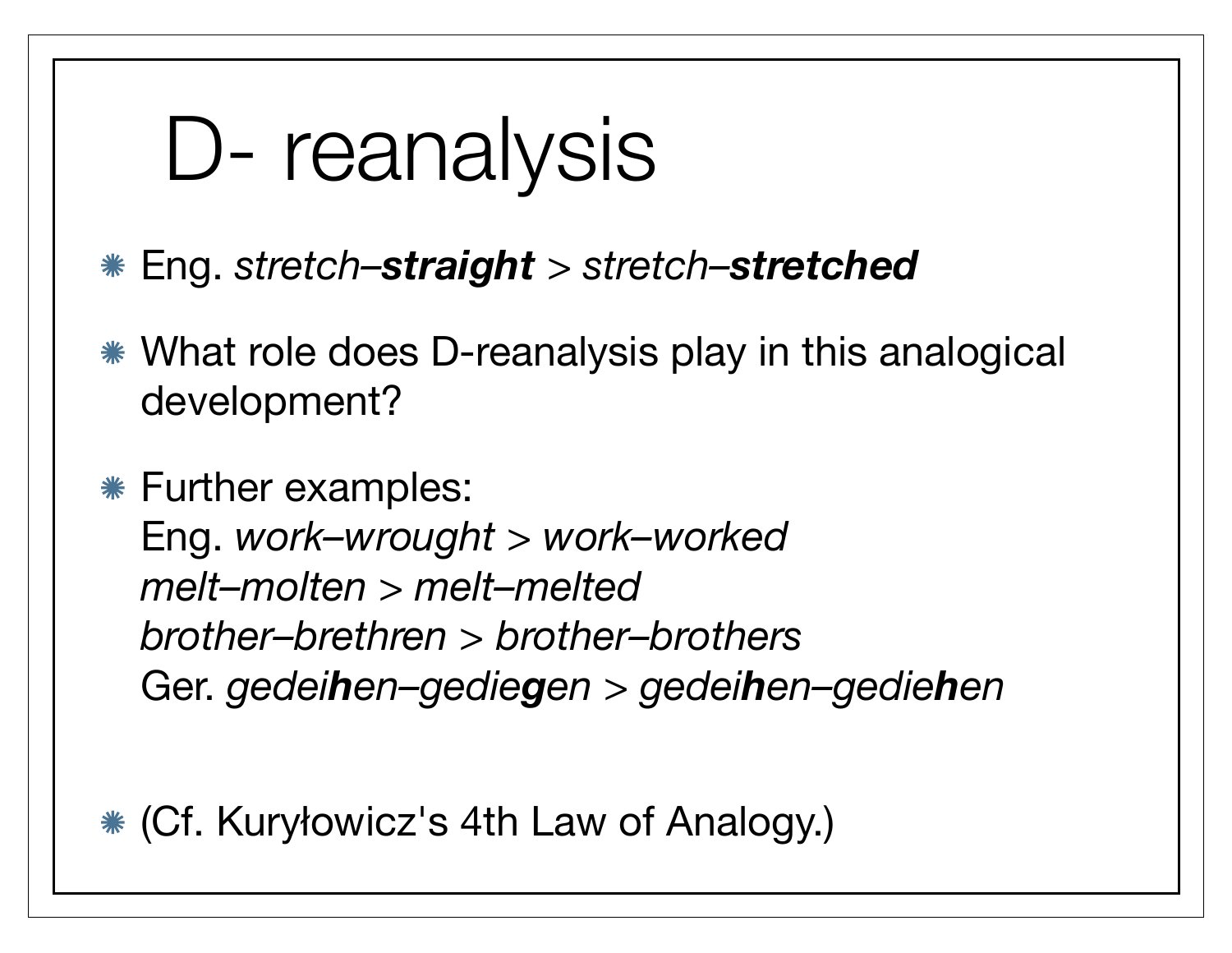D-reanalysis clears the way for an analogical extension by reanalyzing (revaluating) the existing forms that originally **block** that extension.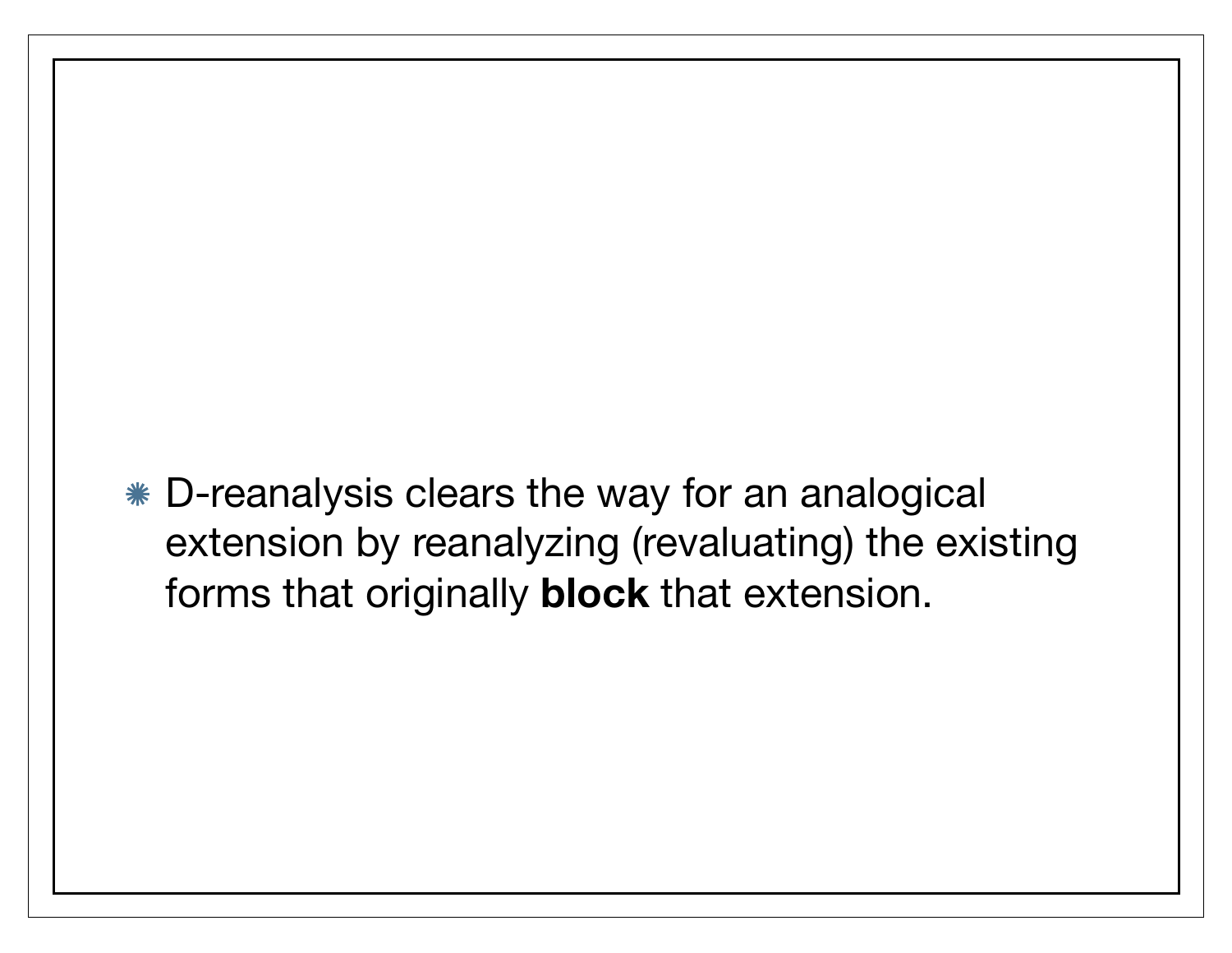# C-reanalysis

- $*$  = reanalysis of a form to which a morphological operation initially cannot apply, as one to which the operation can (or even should) apply.
- Most examples in Germanic languages involve **backformation**:
- *beans* : *bean* :: *pease* : ???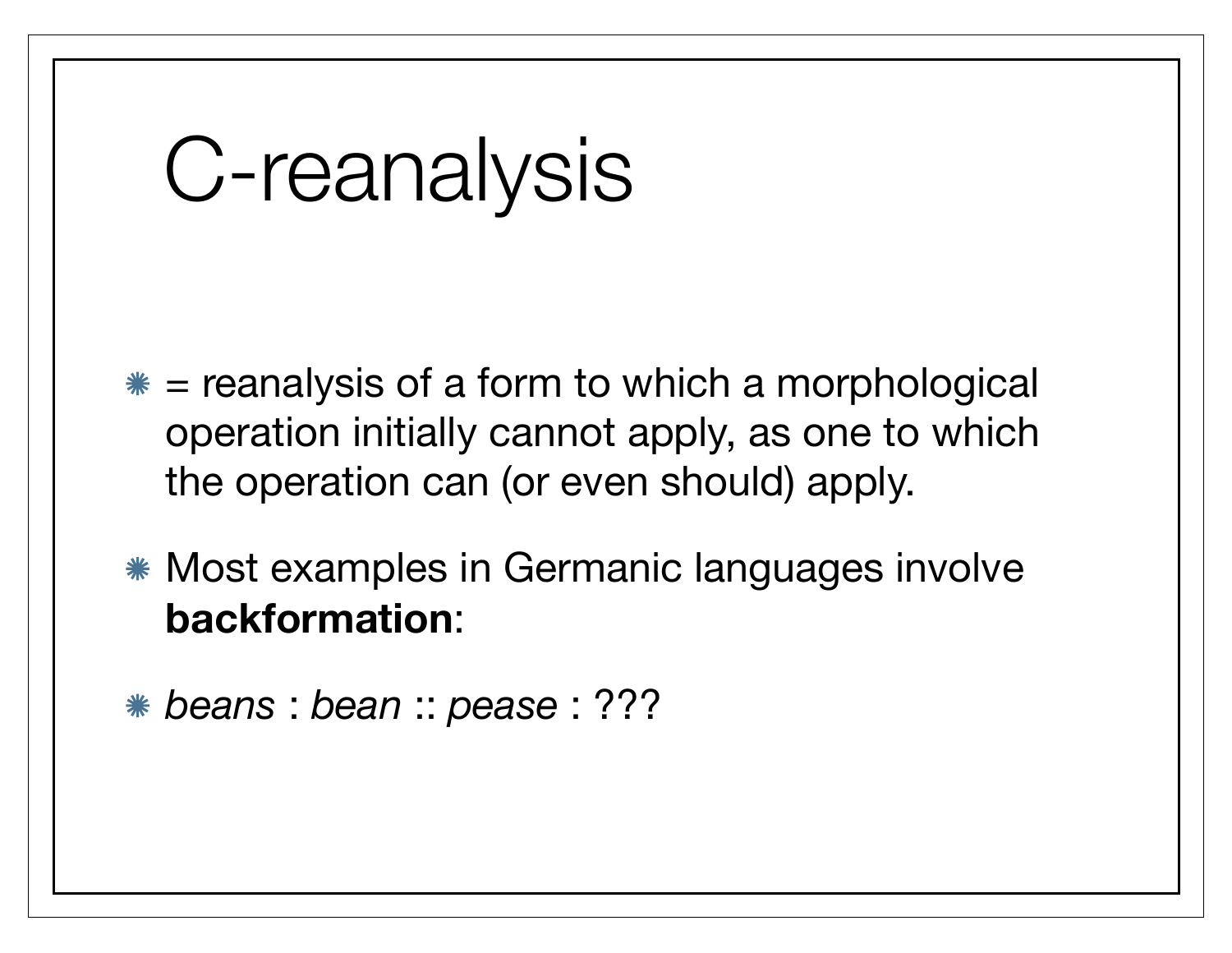### B-reanalysis

- $*$  = reanalysis (resegmentation) of B, specifically: reanalysis of the formal relationship between the input (A) and the corresponding output (B) of a morphological operation.
- The examples of **resegmentation** above are all Breanalysis.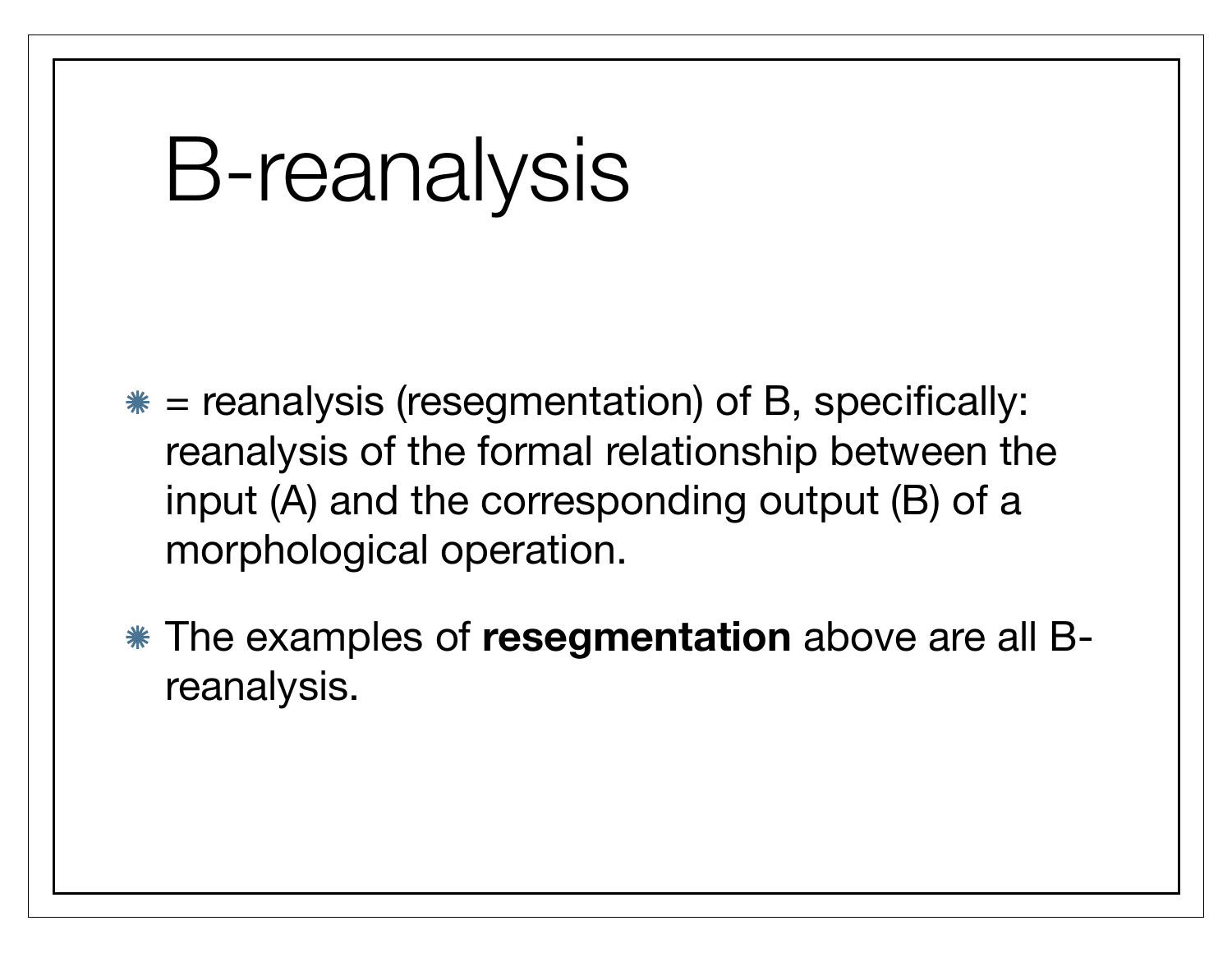### A-reanalysis

- $*$  = reanalysis of the criteria that define the set of **inputs** to a morphological operation
- (see the examples of **revaluation** above)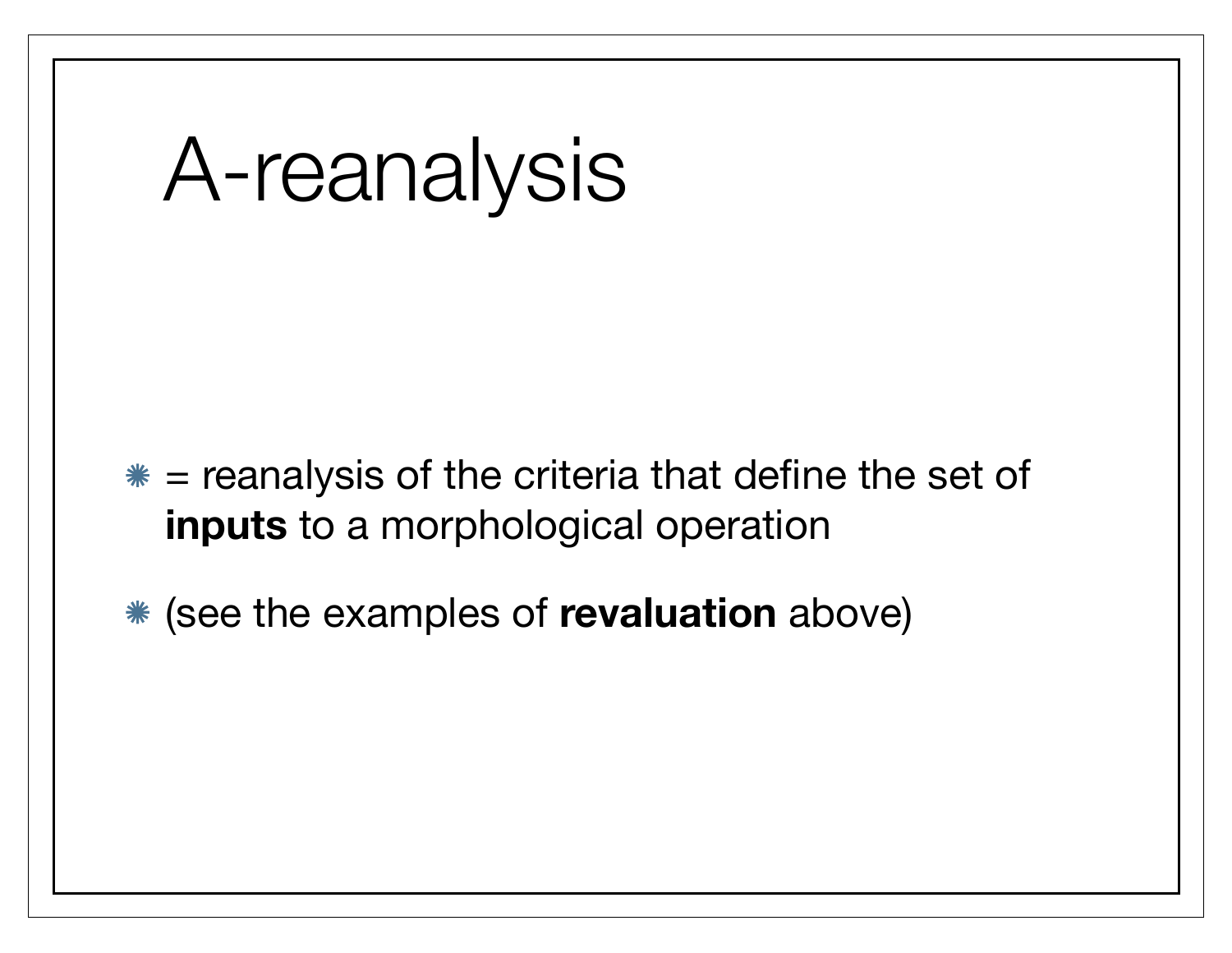Part II: Some broader questions about reanalysis and its role in morphological change.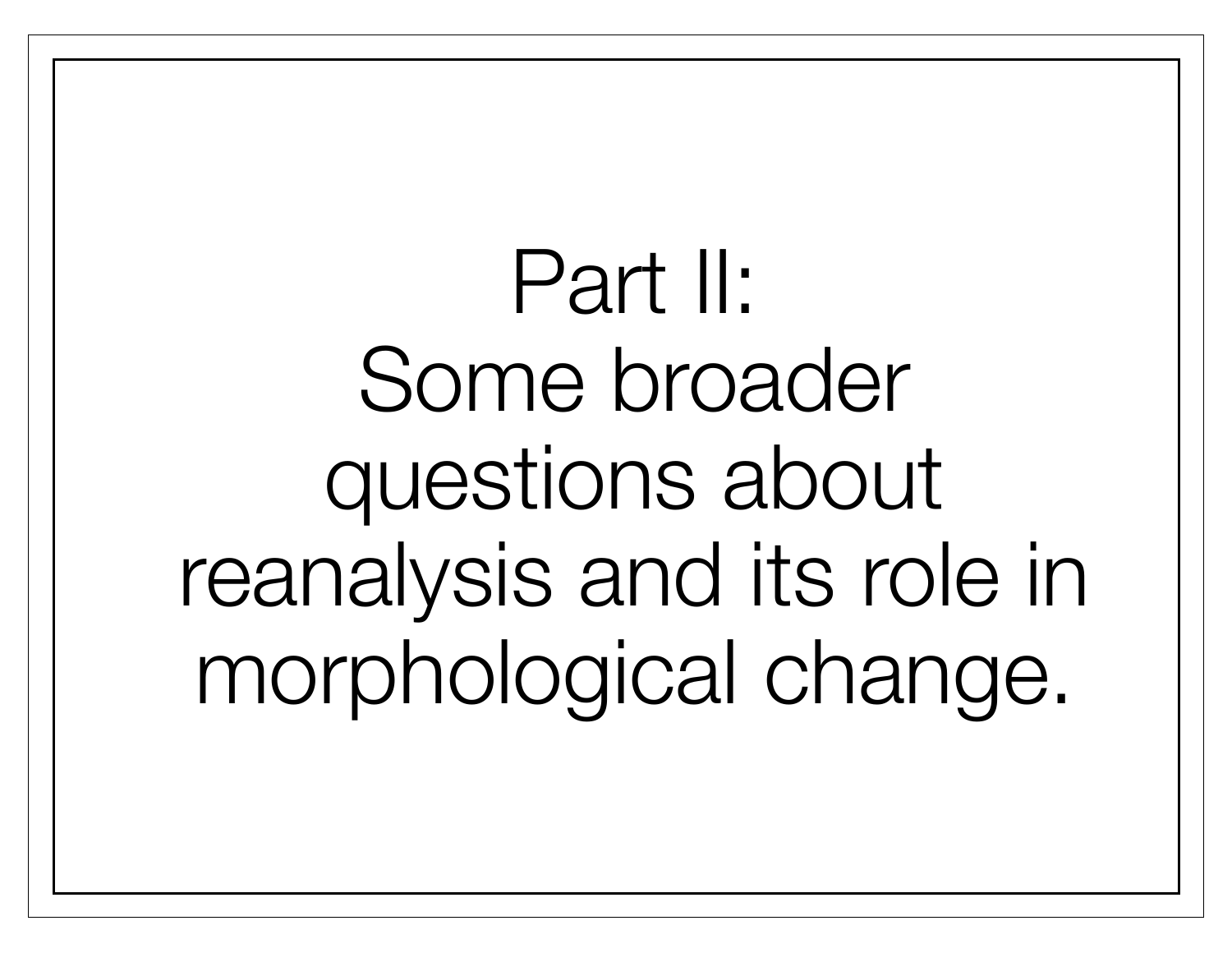# The role of ambiguity, 1

Surface ambiguity is widely regarded as a prerequisite for reanalysis:

A form or construction is associated with one structure and meaning/function in speakers' minds.

It must also be amenable to association with a different structure or meaning/function in order for hearers/learners to reanalyze it.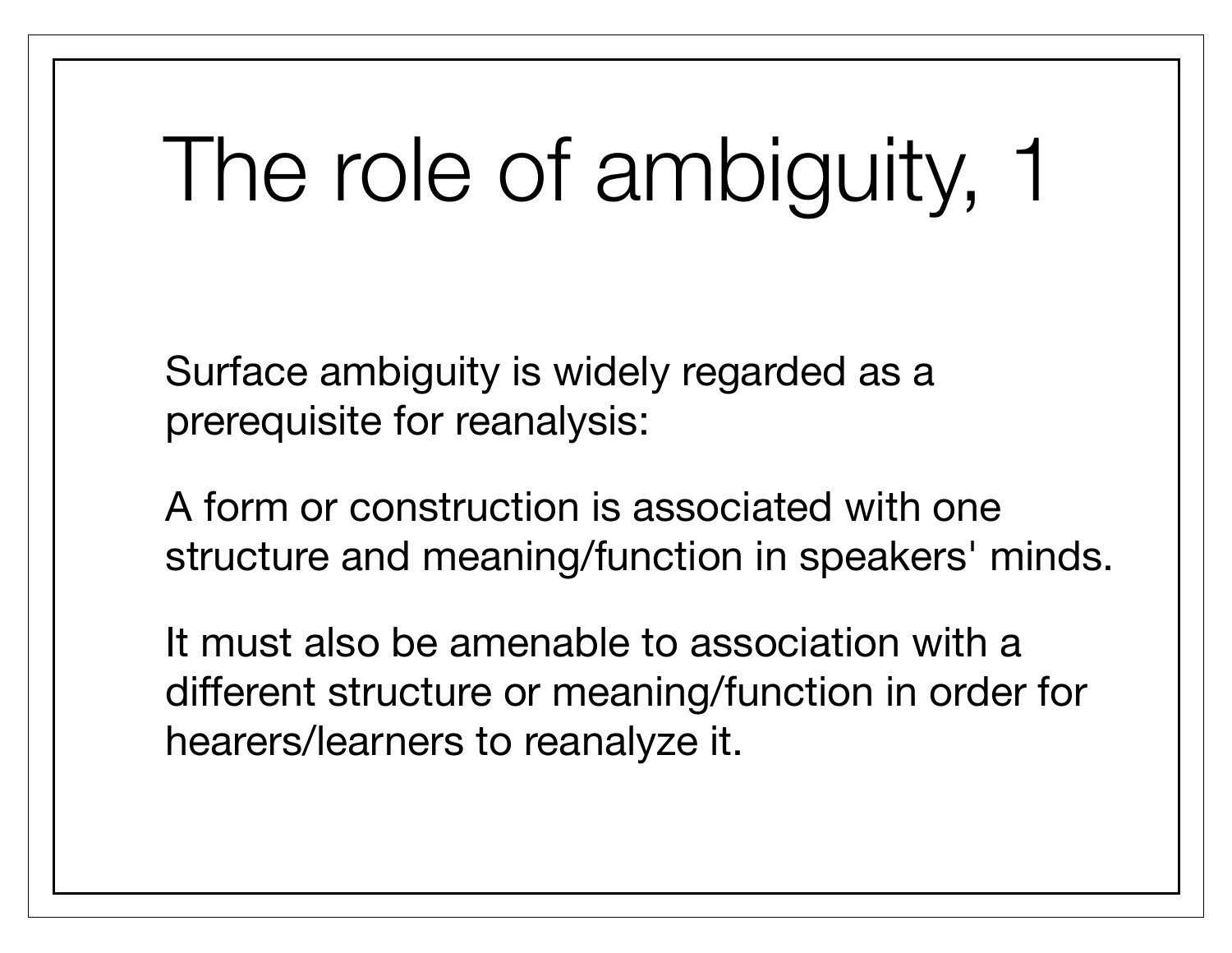# The role of ambiguity, 2

The ambiguities that license morphological reanalysis are often a result of other recent changes, which are usually not morphologically motivated, e.g. sound change, as in our initial *bëtahūs* example.

This may shed light on why a particular morphological change happens when it does.

It has led some linguists (e.g. Wurzel) to propose that morphological change is always a reaction to changes with other motivations.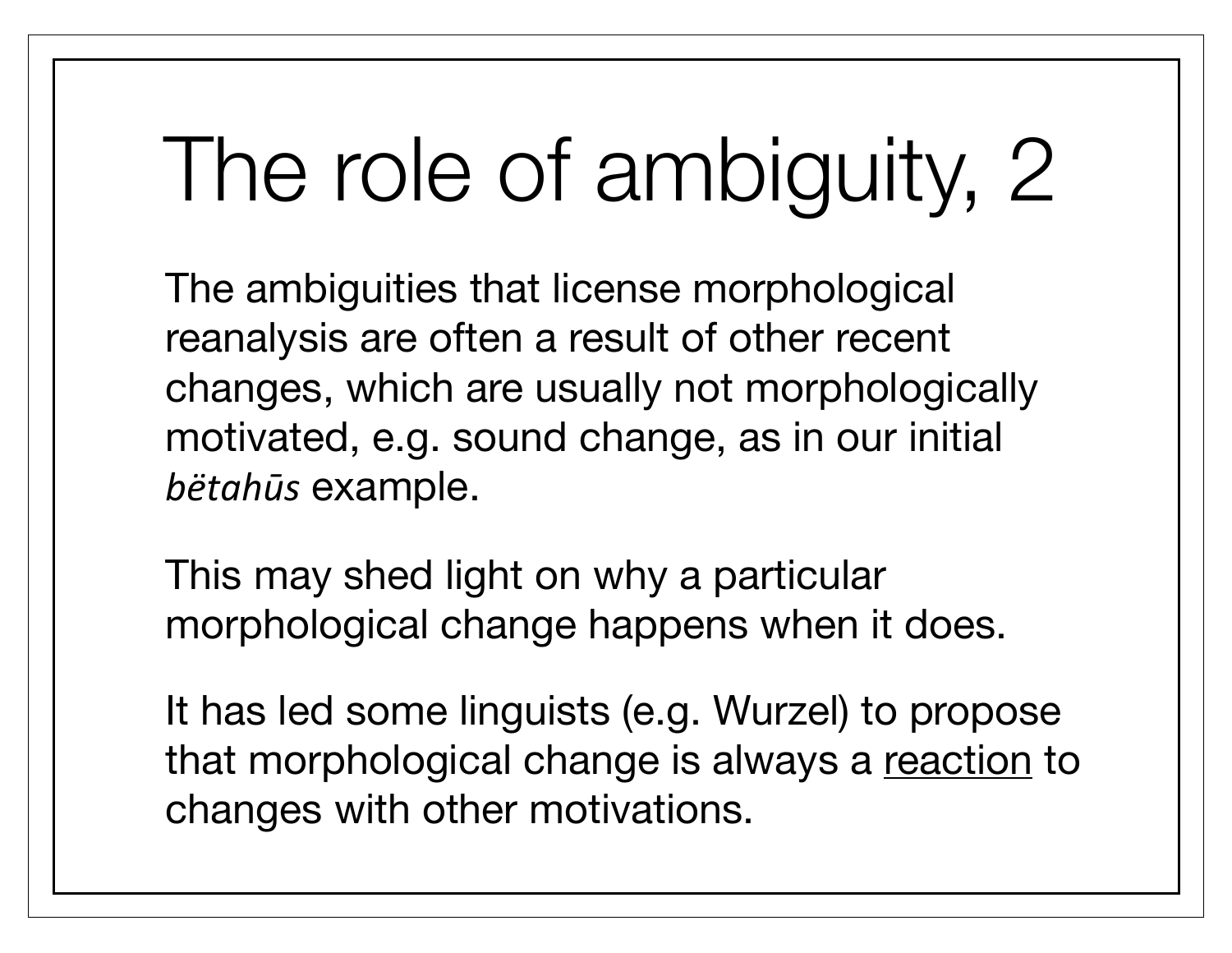# The role of ambiguity, 3

Changes that give rise to new ambiguity often merely make a reanalysis possible or more likely than before

– but in some cases they make reanalysis more or less inevitable – when crucial evidence for the old analysis is no longer present in the utterances that speakers are producing.

Example: Merger of *s* and *ʒ* in ModG makes it impossible to tell that (case ending) -*es* and (pron.)  $es$  (< MHG *-as/ës*, not *-az/ëz*) are – in a number of constructions – genitive rather than accusative, leading to reanalysis of these constructions.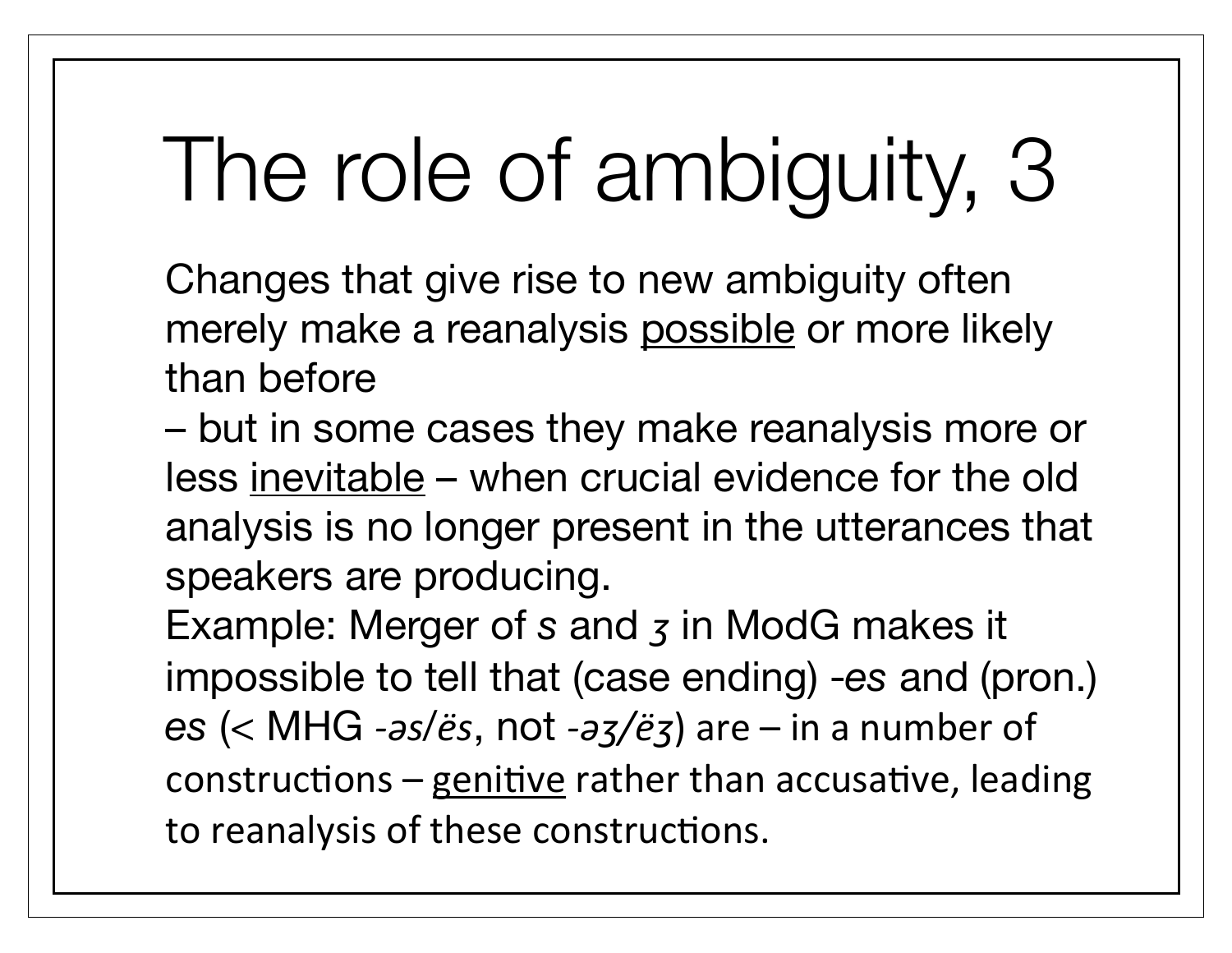### How crucial...

...is acquisition/transmission of language to new learners to renalysis – and thus to grammatical change in general?

19th c. Neogrammarians, 20th c. generativists, and many other linguists have seen transmission to new learners as the primary locus of grammatical change: Grammars change mainly because learners analyze the utterances they hear differently from the speakers who produced those utterances.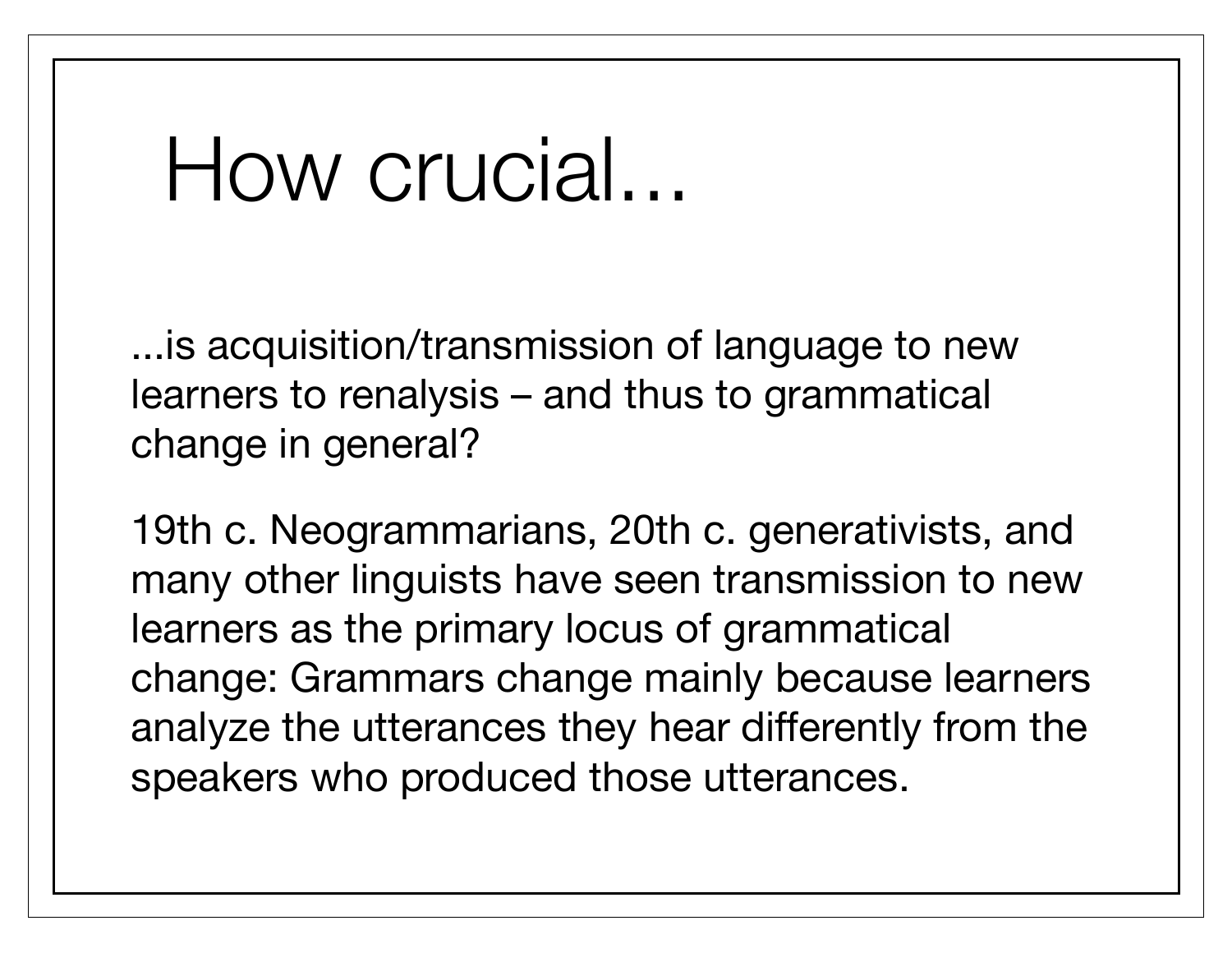### Alternative views...

...downplay the importance for language change of transmission to new learners – and in some versions the importance of reanalysis itself.

They instead emphasize the effects of use and repetition on the mental representation of lingusitic forms and patterns (e.g. Haspelmath 1998; Bybee 2006).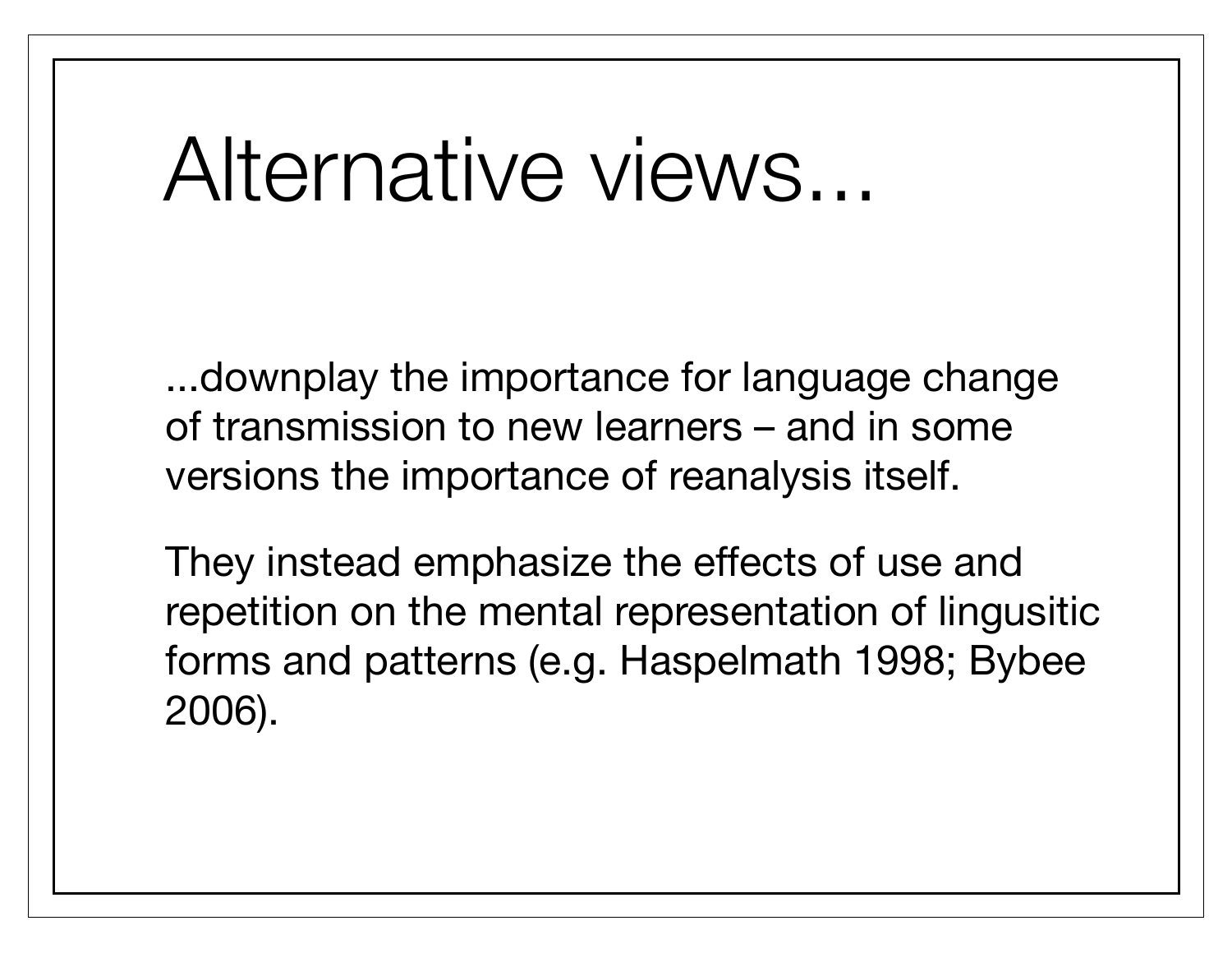# Some related questions

Is grammatical change largely unintentional/unwitting/ inadvertent?

Many linguists argue or assume that innovators are generally not aware that they are innovating, either when they reanalyze the forms and patterns that they encounter, or when they apply their new analyses to produce novel forms.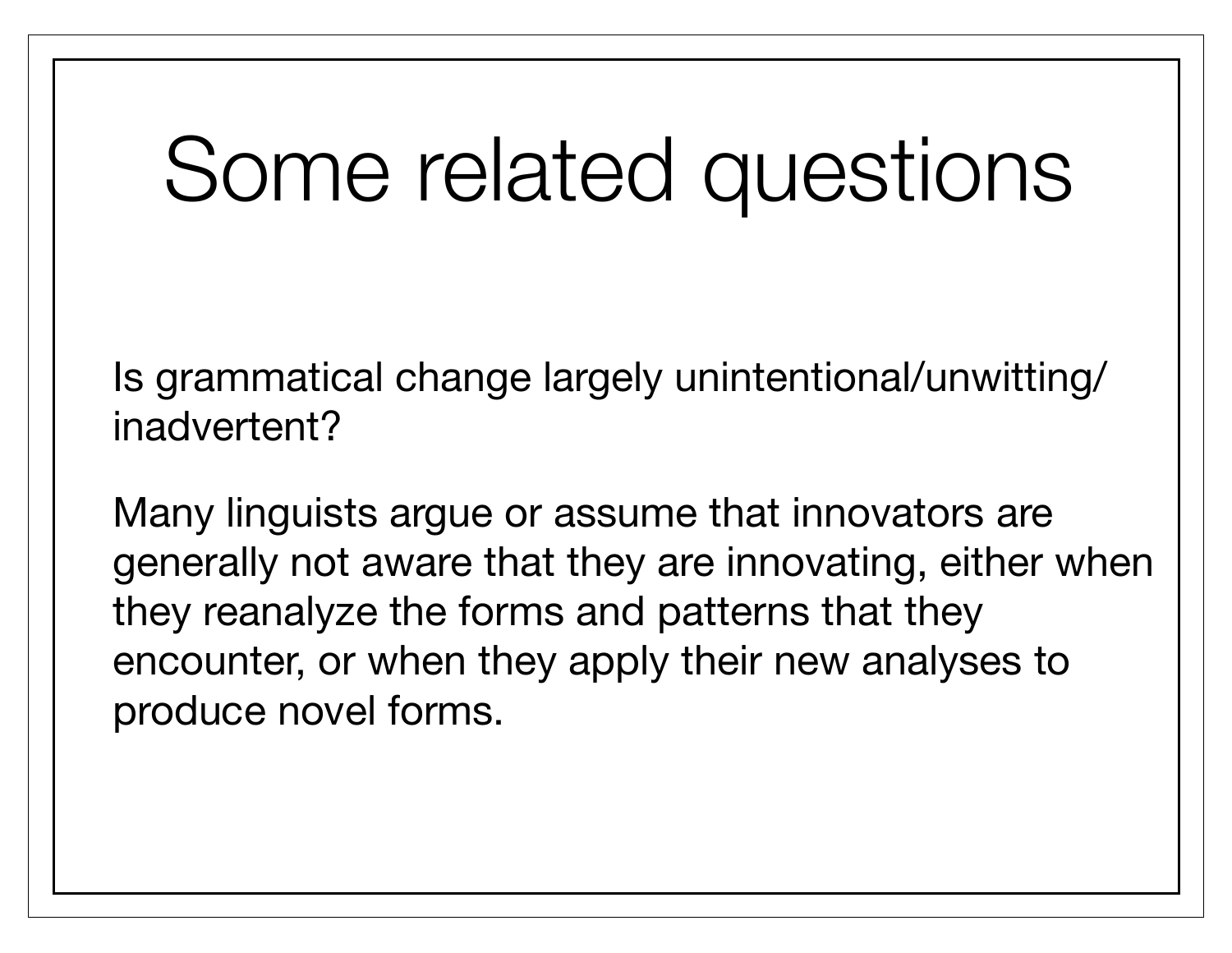### An alternative view:

Speakers' expressiveness and creativity is an important driving force in grammatical change. Much (overt) innovation is concious and deliberate. It is not a "symptom" of covert reanalysis but may instead precede any reanalysis, with the real change in mental grammars coming as hearers (gradually) stop regarding the new forms as deviations, or learners (abruptly) fail to recognize them as such.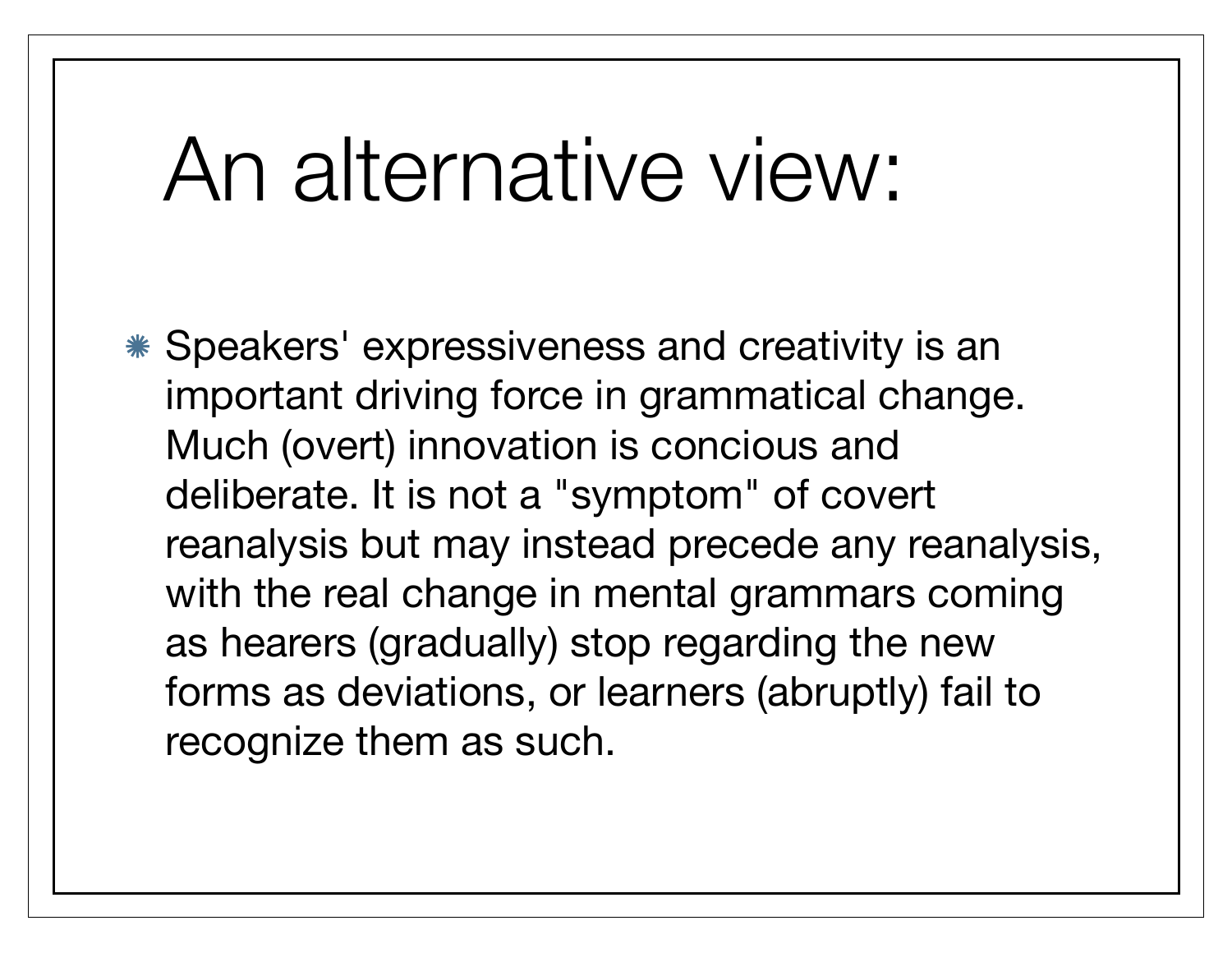# Morphologization...

**\*\*** ... is the type of reanalysis that gives birth to new morphology:

(1) Morphologization from syntax is widely discussed in the **grammaticalization** literature: e.g. ON def. art.: *úlfr + inn* > *úlfrinn* 'the wolf' ON mediopassive: *kalla* 'to call' – *kallask* 'be named' < *kalla + sik* (refl. pron.)

(2) Morphologization from phonology occurs when an alternation that originally resulted from conditioned sound change is reanalyzed as an index of a morphosyntactic distinction.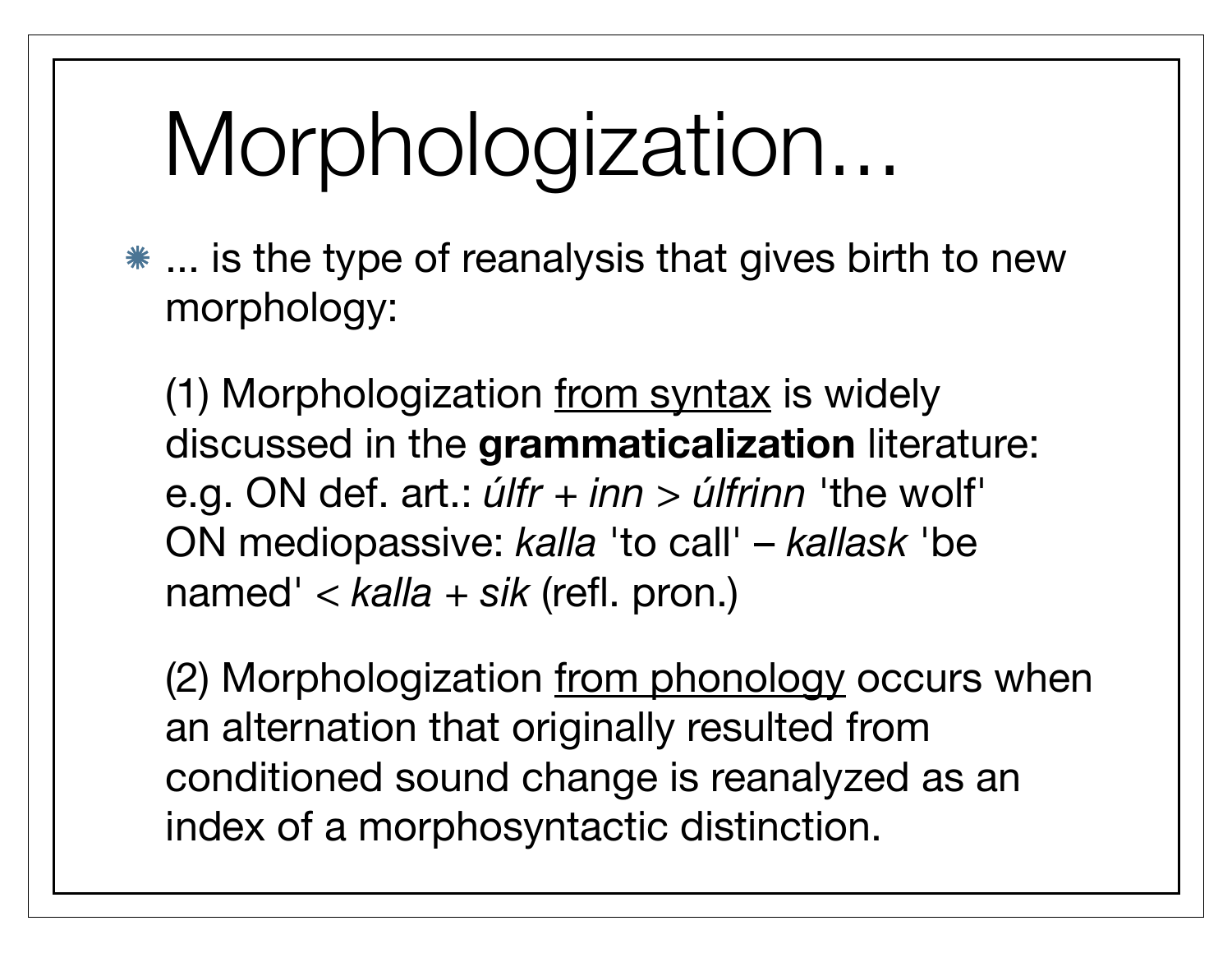#### Related to morphologization from syntax:

- **EXE** Reanalysis of the head of a set of compounds as a derivational suffix: Ger. *-heit*/Eng. *-hood*/Du. *-heid < Gmc. \*haiduz* 'status' Ger. *-schaf(t)*/Eng. *-ship*/Du. *-schap <* Gmc. \**skapoz*/*-iz Ger. -tum/Eng. & Du. -dom* < Gmc. *\*dōmoz* 'situation' Ger. *-lich*/Eng. *-ly*/Du. *-lijk < Gmc. \*līka*- 'body' Ger. *-sam*/Eng. *-some*/Du. *-zaam* < Gmc. \**sama* 'same' (along with still transparent cases like *-ful*/*-voll*/*-vol*)
- How can you tell whether you're dealing with a derivational suffix or a set of compounds with the same head?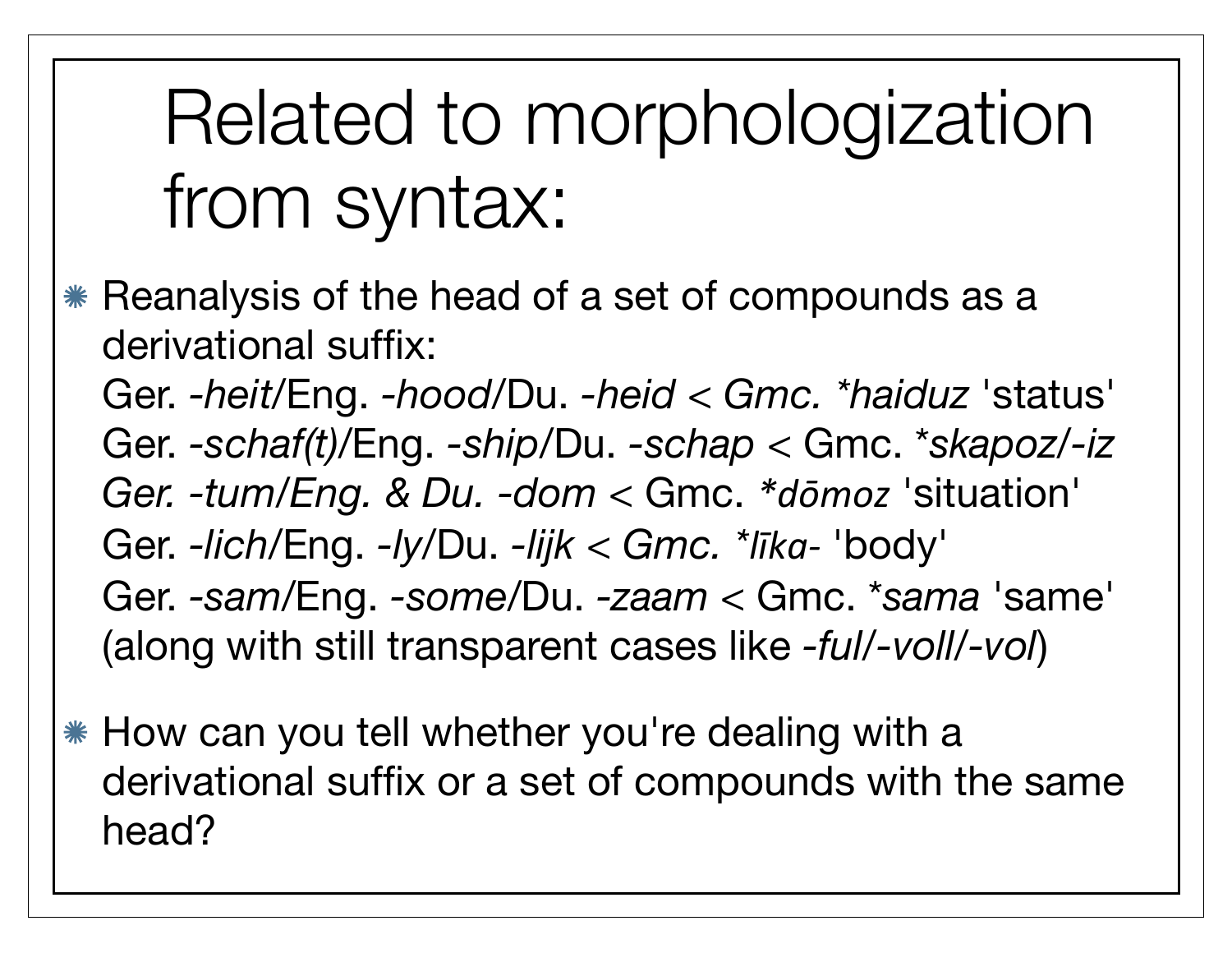# Examples of morphologization from phonology,

- **Ablaut** in IE (esp. in Gmc. strong verbs): *sing–sang–sung*; *drive–drove–driven*, etc. Also in derivation: brechen–Bruch; treiben–Trieb; etc.
- **Umlaut** noun plurals: Ger.: *Gast–Gäste*; *Maus–Mäuse*; etc. Eng.: *tooth–teeth*; *man–men*; etc.
- **Umlaut** in denominal/deadjectival verbs: Ger.: *Kuss–küssen*; *stark-stärken*; etc. Eng.: *blood–bleed*; *full-fill*; etc.
- **Umlaut** and *e~i/ie* in 2/3 pres. indic. of Ger. strong verbs: *geben–gibst*; *lesen–liest*; *schlagen–schlägt*; etc.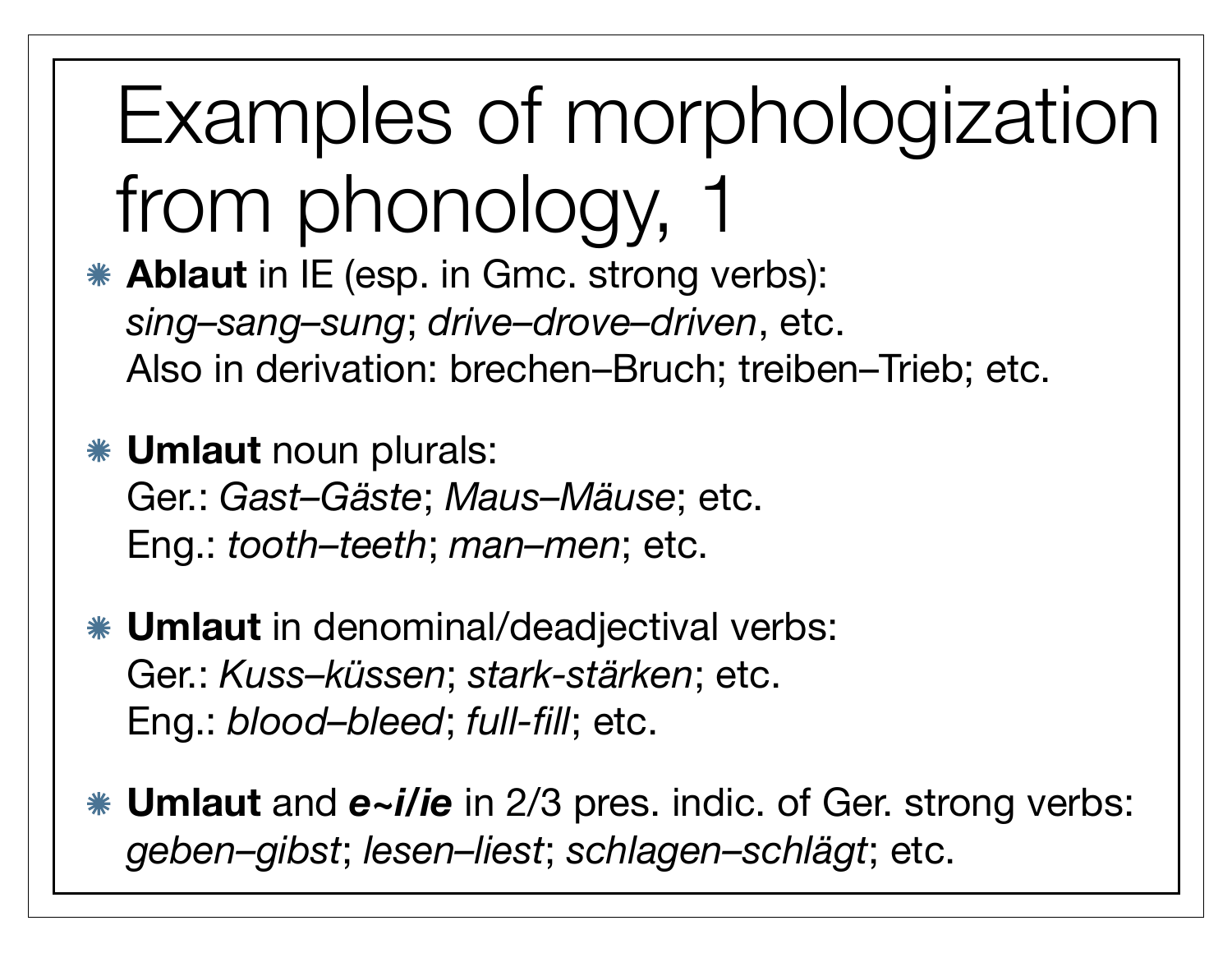### Examples of morphologization from phonology, 2

- Verner's Law in Gmc. strong verbs (orig. affected dozens of verbs): e.g. OHG *ziohan–zōh–zugum-gizogan* 'pull'; *rīsan–reis–rirum–giriran* 'fall'
- Vowel-length in ModE irregular weak verbs: *feed-fed*; *meet–met*; *creep–crept*; *hide–hid*, etc. and in deadjectival nouns: *wide–width*; *deep–depth*; etc.
- ModE "trisyllabic shortening": *opaque–opacity*; *serene–serenity*; *south–southern*
- Voicing in stem-final Eng. fricatives: *knife*–*knives*; *leaf*–*leaves*; *house* (/s/) (n.) – *house* (/z/) (v.), etc.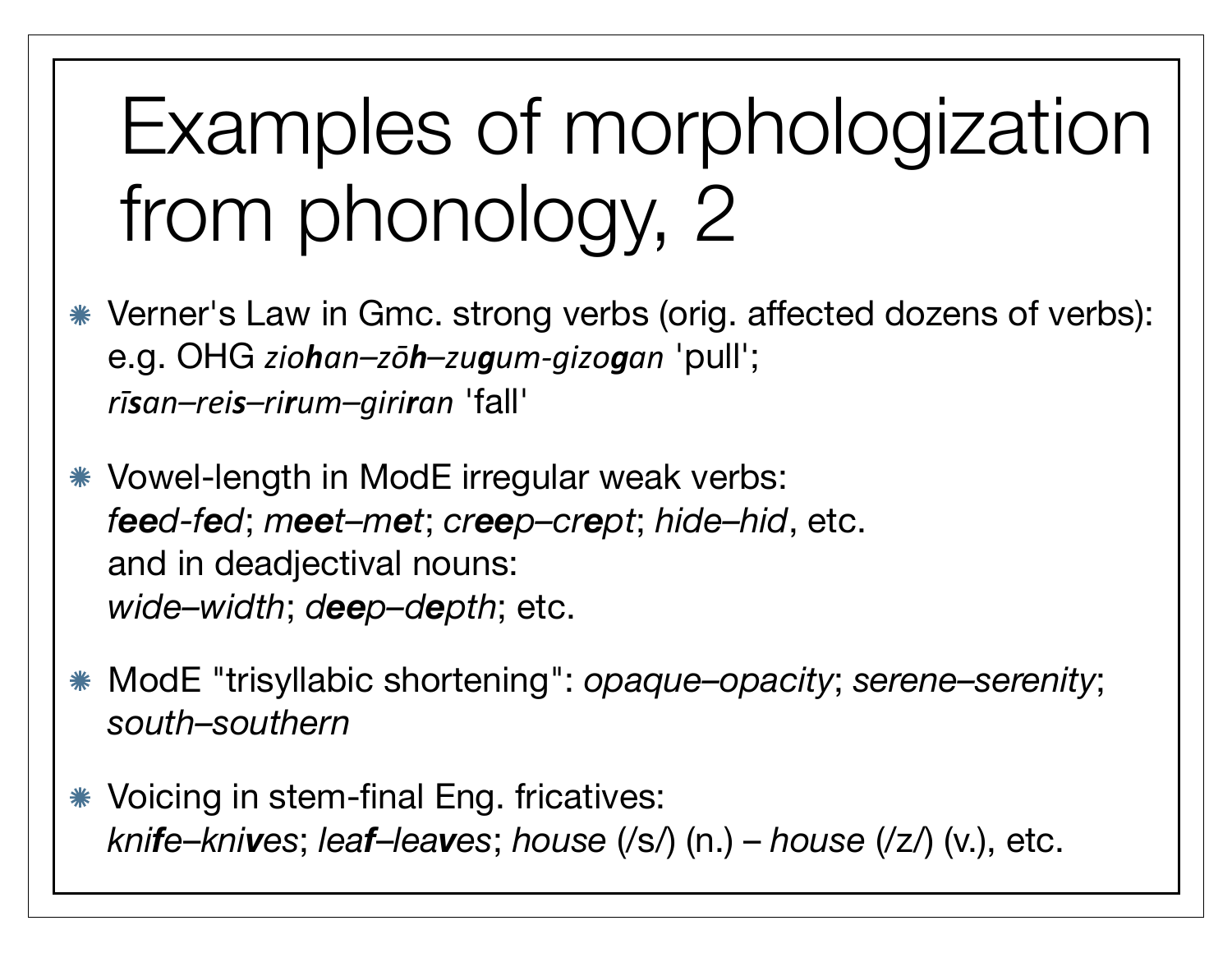#### Examples of morphologization from phonology, 3

Noun plurals and "Einsilberdehnung" in Central Bavarian:

| sg            | $\mathsf{p}$  | gloss          |
|---------------|---------------|----------------|
| <b>Schiif</b> | <b>Schiff</b> | 'ship(s)'      |
| Fleeg         | Flegg         | 'spot(s)'      |
| <b>Briatf</b> | <b>Briaff</b> | 'letter(s)'    |
| <b>Riis</b>   | <b>Riss</b>   | 'rip(s)'       |
| <b>Fiisch</b> | <b>Fissch</b> | 'fish' (sg/pl) |
| <b>Fuass</b>  | <b>Fiass</b>  | foot/feet'     |
| Soog          | Segg          | sack(s)'       |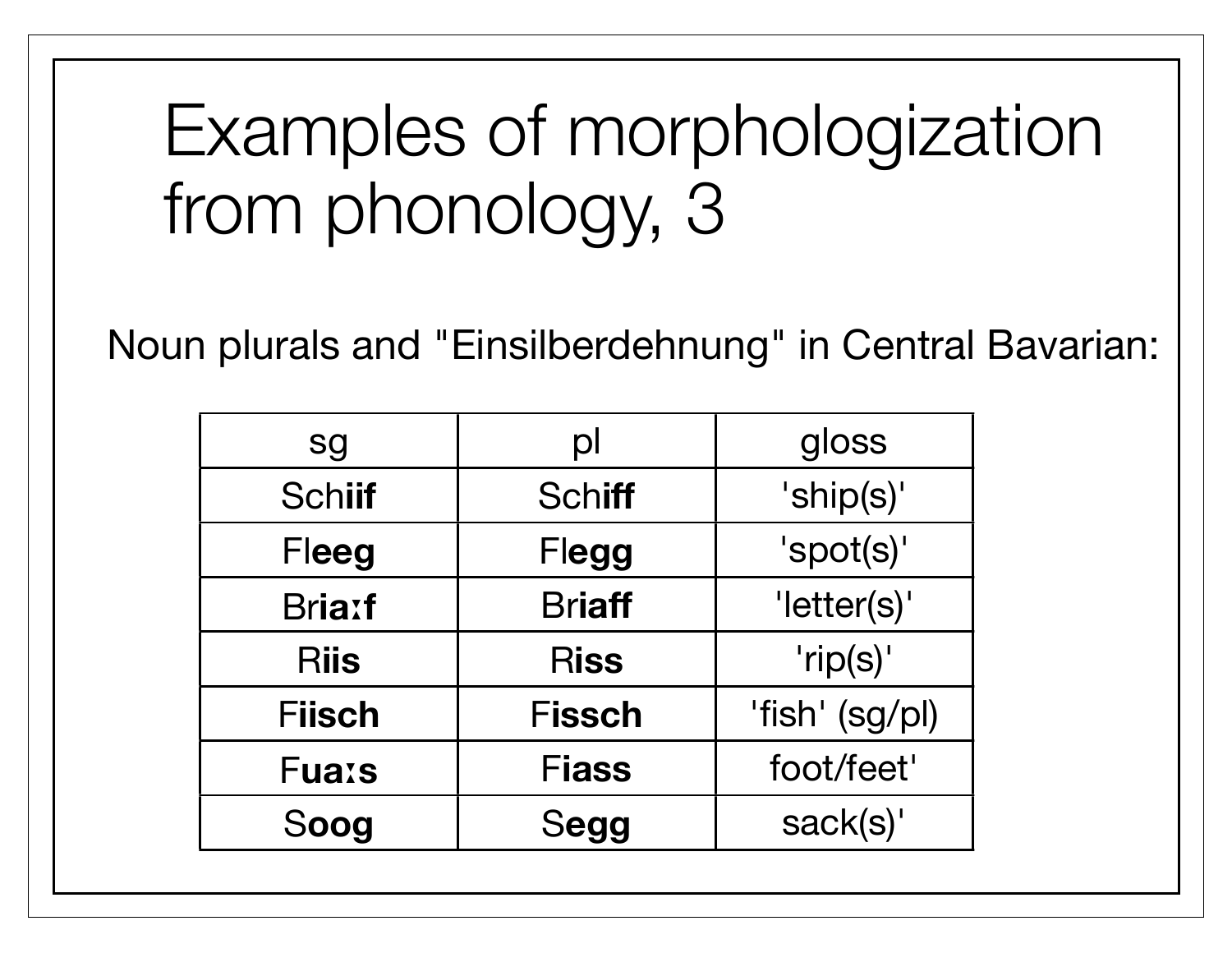# Morphologization vs. lexicalization

- Some of these alternations might be better regarded as lexical idiosyncrasies rather than markers of morphological distinctions.
- The case for analyzing a change as true morphologization is arguably strongest where: (1) the association with one particular morphological distinction is clear (unlike, e.g. VL in OHG, OE, etc.) (2) the alternation is morphologically productive: Ger. umlaut plurals: MHG *vrosch–vrosche* > MSG *Frosch–Frösche*; *boum–boume* > *Baum–Bäume*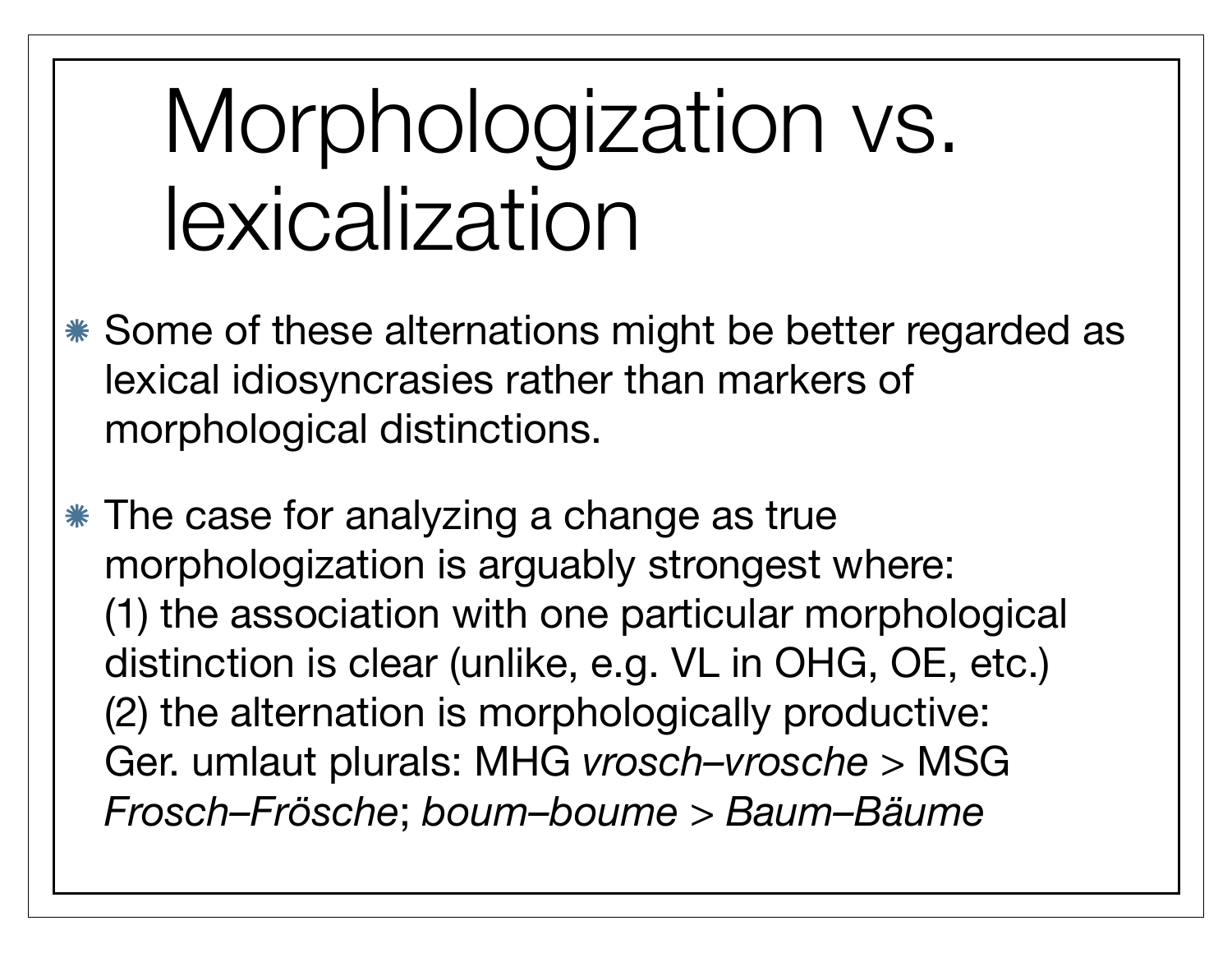#### Verner's Law pattern in Gmc. strong verbs

| OHG rīsan 'fall'     |       |
|----------------------|-------|
| Inf.                 | rīsan |
| 3 sg. pres. indic.   | rīsit |
| 1/3 sg. pret. indic. | reis  |
|                      |       |
| 2 sq. pret. indic.   | riri  |
| 1/3 pl. pret. indic. | rirum |
| 1/3 sg. pret. subj.  | riri  |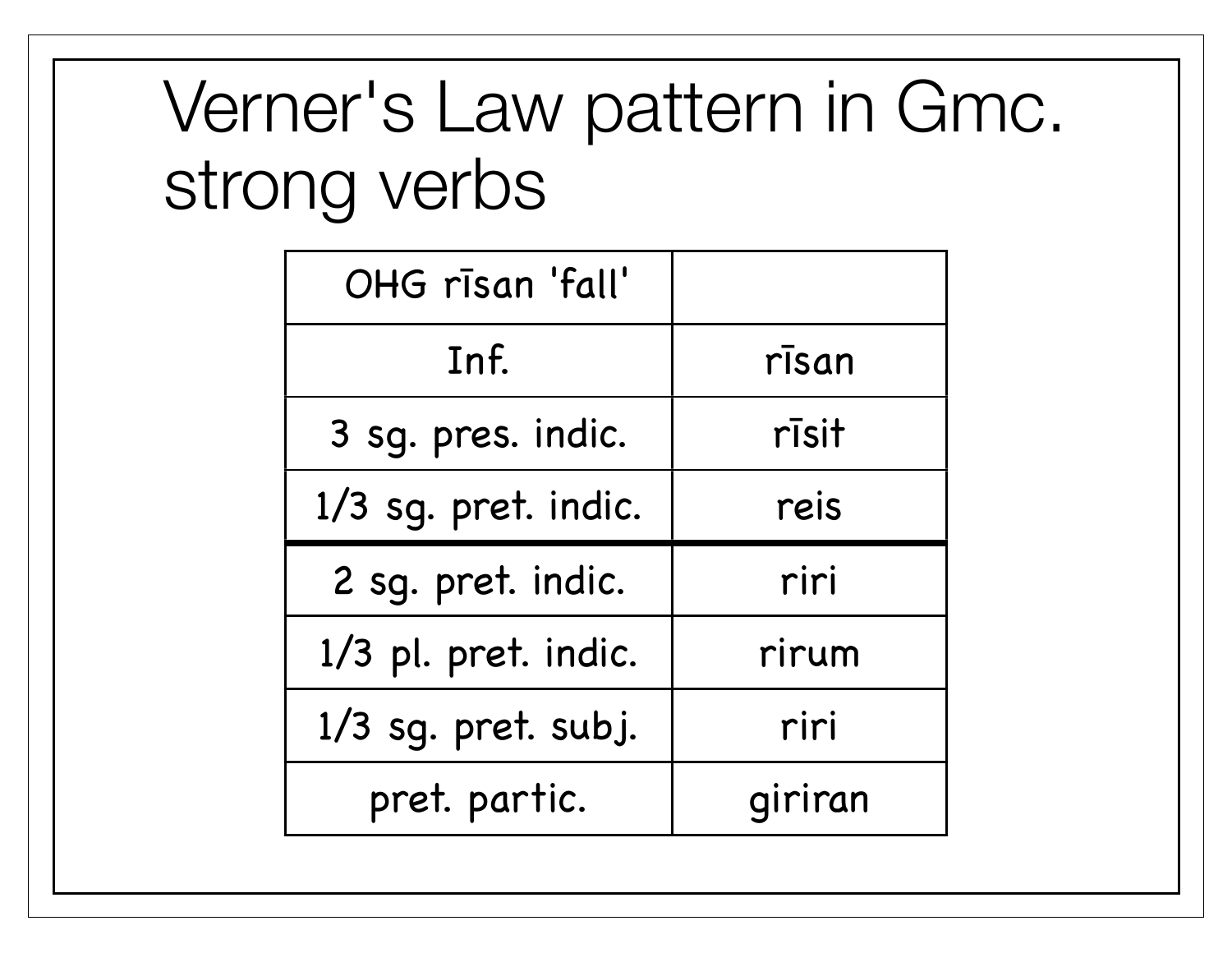#### Realignment of alternations upon morphologization (?), 1

| OHG ziohan 'pull'    | OHG    | ModG   |
|----------------------|--------|--------|
| Inf.                 | ziohan | ziehen |
| 3 sg. pres. indic.   | ziuhit | zieht  |
| 1/3 sg. pret. indic. | zōh    | zog    |
|                      |        |        |
| 2 sg. pret. indic.   | zugi   | zogst  |
| 1/3 pl. pret. indic. | zugum  | zogen  |
| 1/3 sg. pret. subj.  | zugi   | zöge   |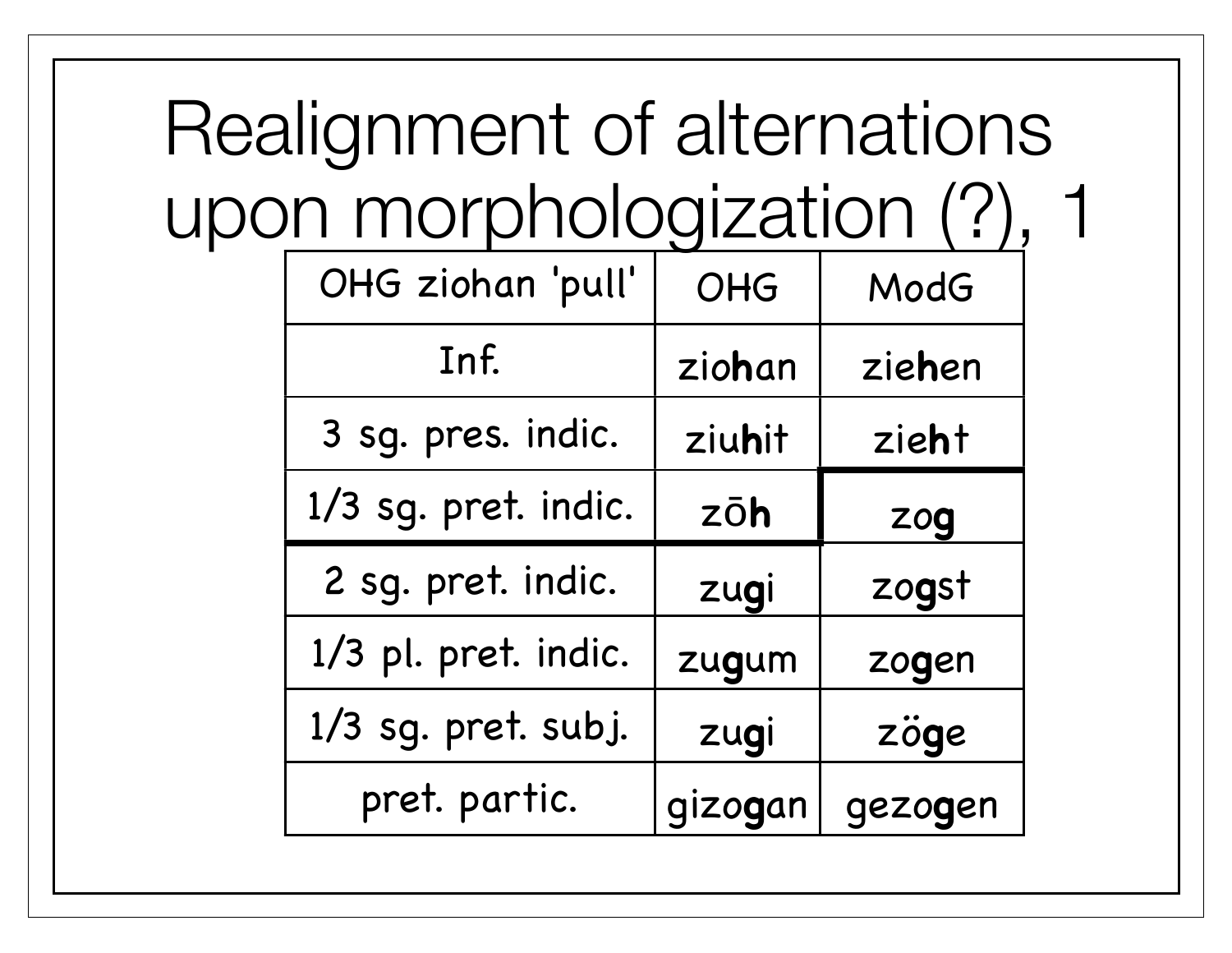#### Realignment of alternations upon morphologization (?), 2

| "foot"      | <b>OE</b> | late OE/ME     |
|-------------|-----------|----------------|
| sg. nom/acc | fōt       | fōt            |
| gen         | fōtes     | fōtes          |
| dat         | fēt       | fōte           |
| pl nom/acc  | fēt       | fēt            |
| gen         | fōta      | $f\bar{e}t(e)$ |
| dat         | fōtum     | $f\bar{e}t(e)$ |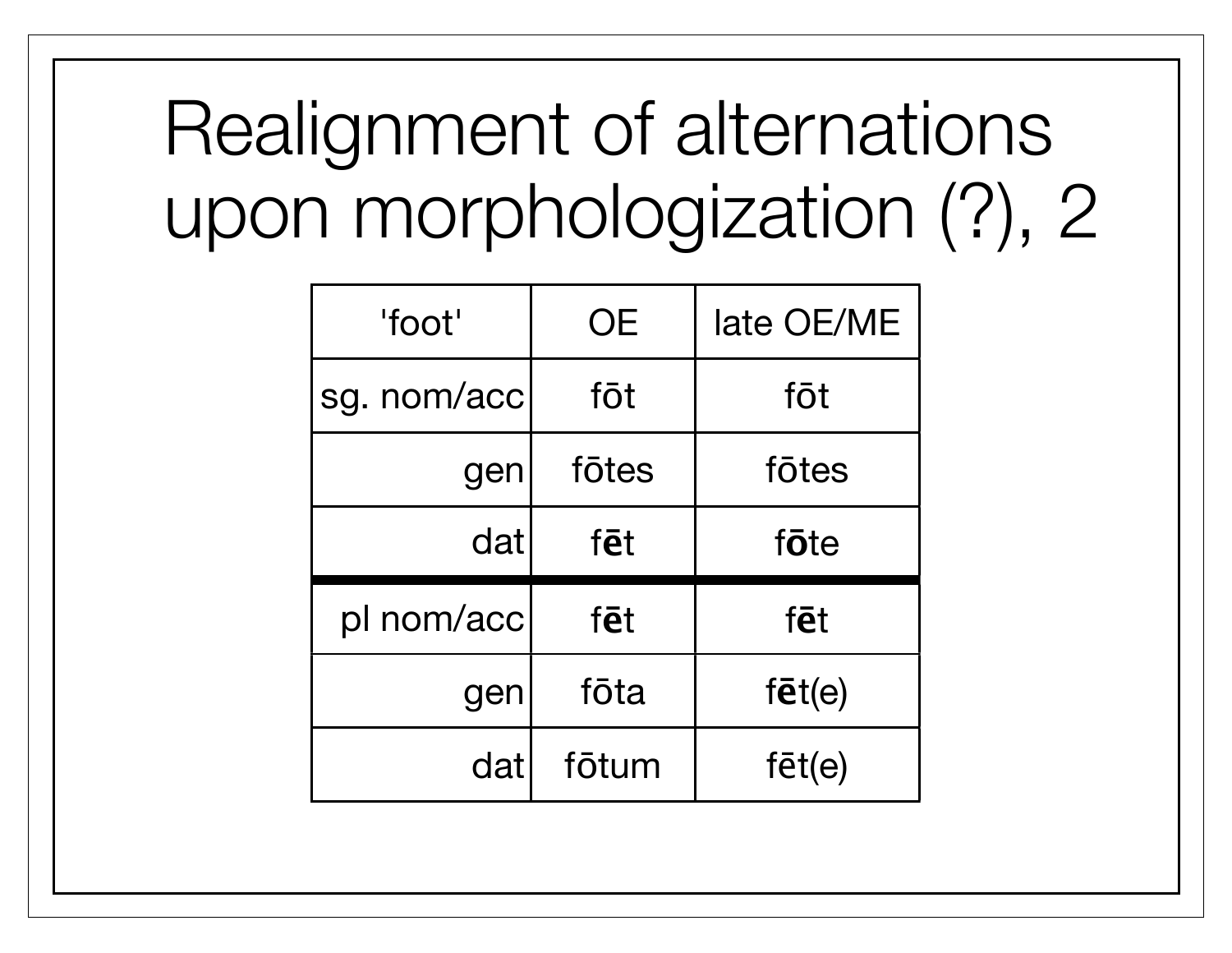#### Realignment of alternations upon morphologization (?), 3

| strength'   | OHG       | MHG                  |
|-------------|-----------|----------------------|
| sg. nom/acc | kraft     | kraft                |
| gen         | krefti    | krefte, <b>kraft</b> |
| dat         | krefti    | krefte, kraft        |
| pl nom/acc  | krefti    | krefte               |
| gen         | kreft(i)o | krefte               |
| datl        | kreftim   | kreften              |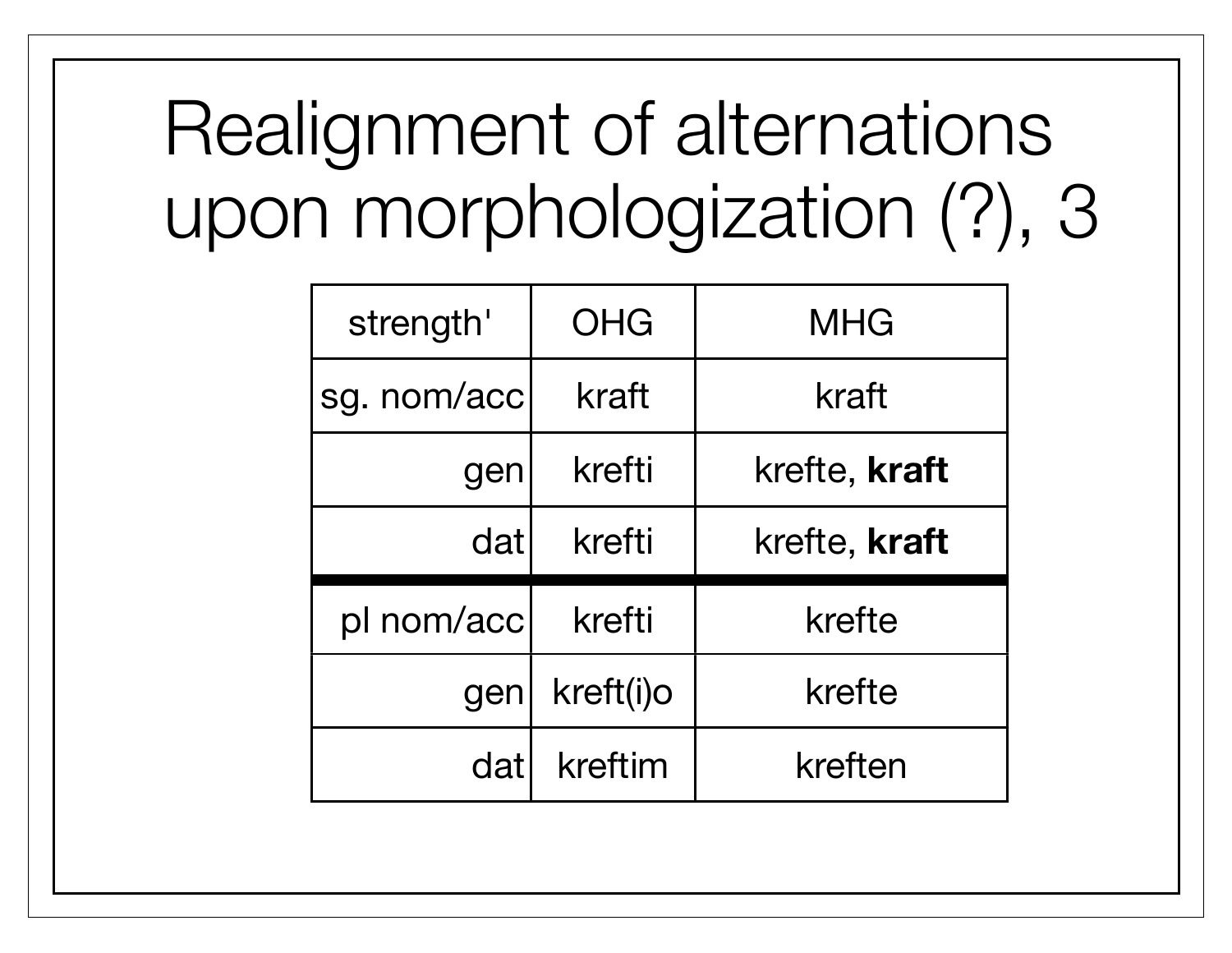# Exaptation: Recycling morphological "junk"

Like morphologization, exaptation is a type of repurposing of formal distinctions that lose their original motivation, but in this case both the original and the new functions are morphological.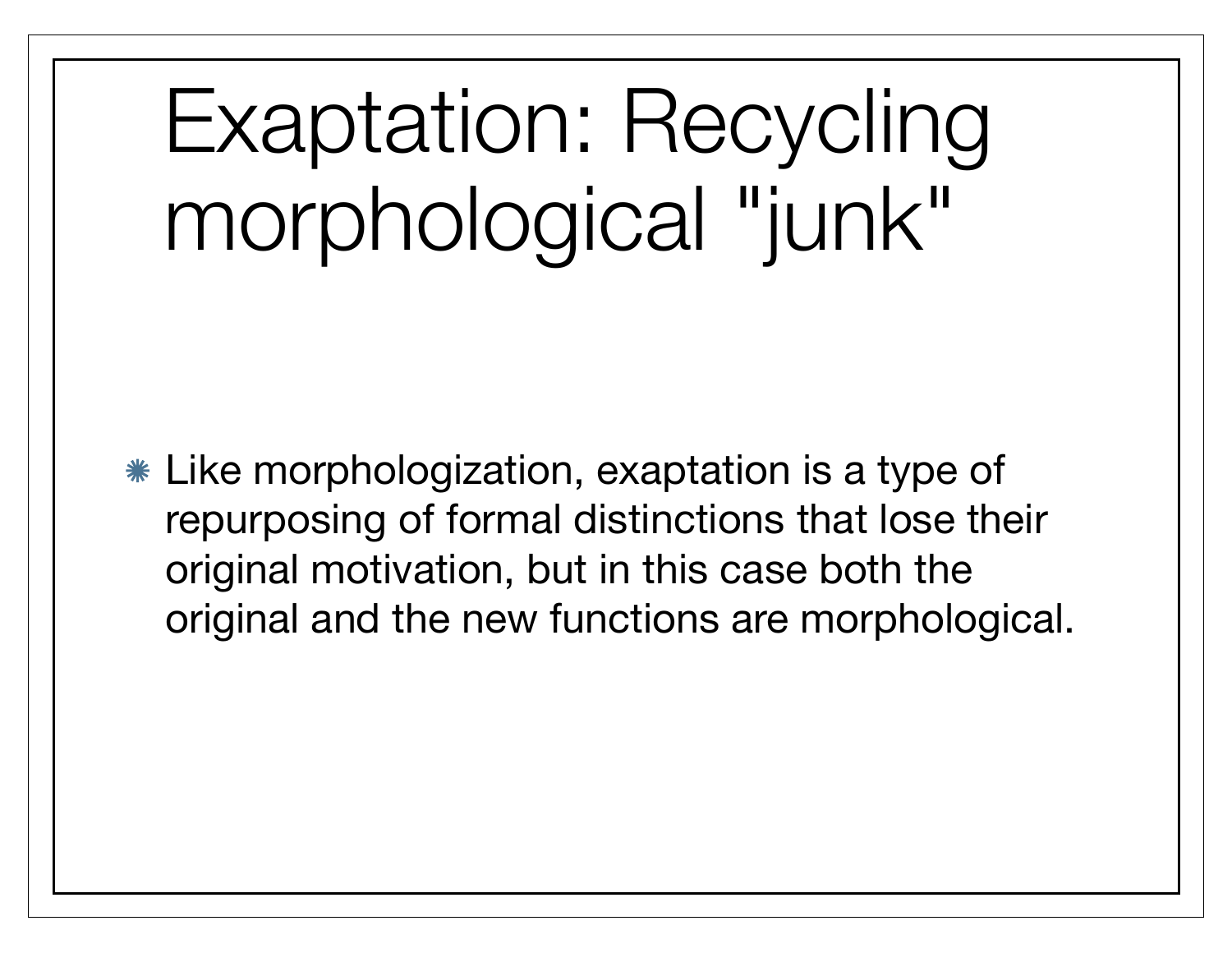# *the* and *that* in ModE

- Two surviving sg. forms from the OE demonstrative paradigm: *that* < OE *þæt*, neut. nom./acc. *the* < non-neuter (+reduced/uninflected) forms
- Expectation: One of these forms should have been lost upon loss of grammatical gender in Eng. (or realignment to natural gender?)
- \* Instead the two forms are repurposed to mark an entirely different distinction: (distal) demonstrative vs. definite article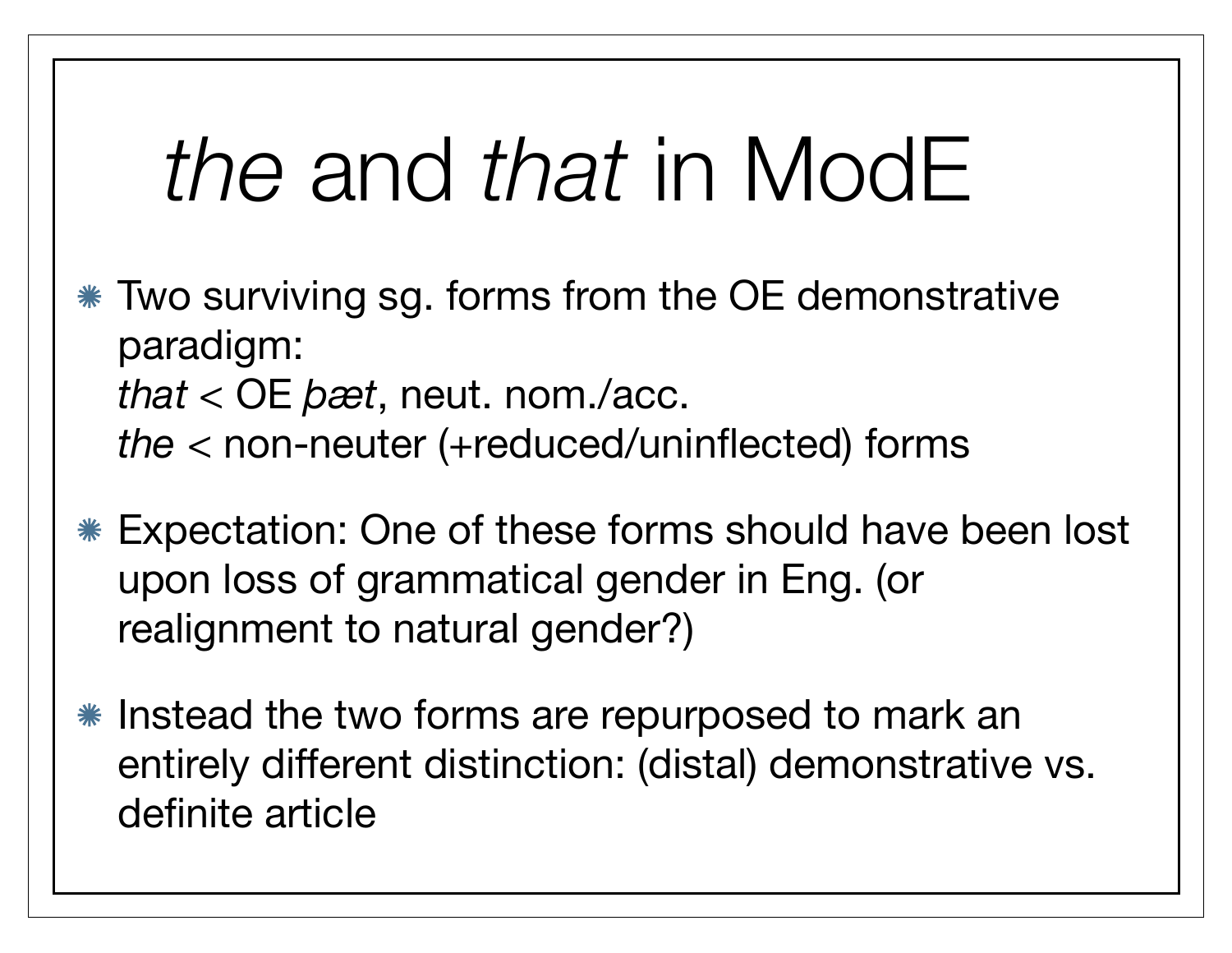# Interaction of sound change and exaptation?

- There are a number of cases in Gmc. where the progressive loss of word-final unstressed segments has obscured the original function of a suffix but opened the door to a new function.
- Derivational suffixes that once occurred throughout a paradigm may survive in some forms but not others, depending on whether they were originally followed by (enough) inflectional segments.